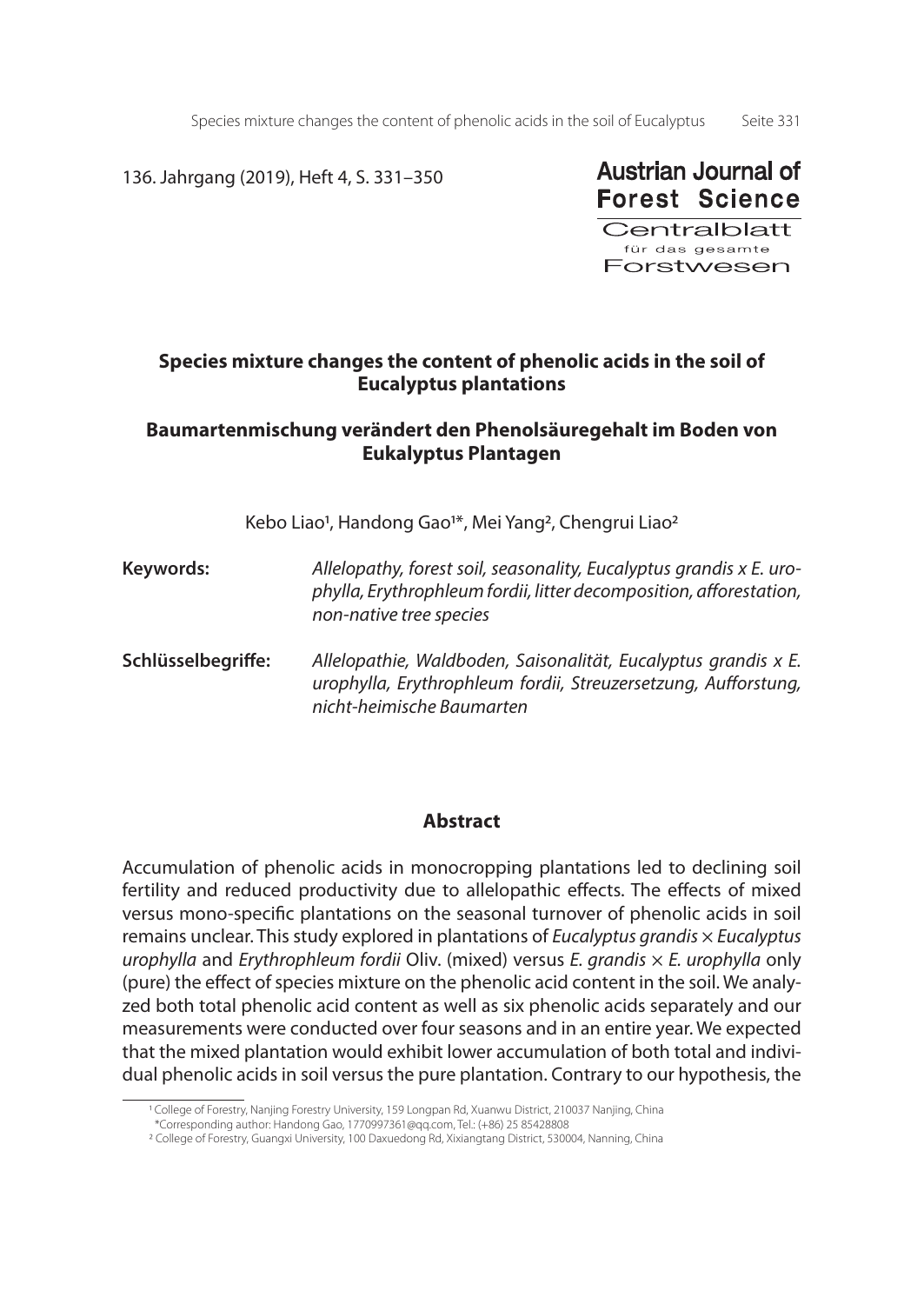total content of phenolic acids in the mixed plantation was significantly ( $p < 0.001$ ) higher than that in the pure *Eucalyptus* plantation in all seasons. We also observed a significant effect of stand type (mixed or pure), season, and interaction between stand type and season on total soil phenolic acid content ( $p < 0.001$ ). This may cause an enhanced allelopathic effect of phenolic acids in the soil of the mixed stand. In terms of the individual phenolic acids, the mixed plantation resulted in significantly higher (p < 0.001) *p*-hydroxybenzoic acid and vanillic acid contents in all seasons, as compared with the pure *Eucalyptus* plantation. Species mixture appears to reduce the content of ferulic acid, coumaric acid, benzoic acid, and salicylic acid in most seasons. A significant effect ( $p < 0.001$ ) of stand type, season, and their interaction on the content of all individual phenolic acids in the soil, with the exception of benzoic acid, was observed. This study thus strongly suggests that both total and individual phenolic acids should be studied to evaluate the possible allelopathic effects in forest ecosystems and verify that species mixture can also increase phenolic acid concentration.

### **Zusammenfassung**

Die Akkumulation von Phenolsäure in Monokulturen wurde wegen ihres allelopathischen Effekts in Zusammenhang mit Verminderung von Bodenfruchtbarkeit und -produktivität gebracht. Die Auswirkungen von Baumartenmischung auf die jahreszeitlichen Schwankungen des Phenolsäure-Gehalts im Boden ist wenig erforscht. Diese Studie untersucht den Effekt von Baumartenmischung auf den Phenolsäure-Gehalt im Boden von gemischten *Eucalyptus grandis* × *Eucalyptus urophylla* und *Erythrophleum fordii* Oliv. Plantagen im Vergleich zu einem reinen *E. grandis* × *E. urophylla* Bestand. Wir untersuchten sowohl den gesamten Phenolsäure-Gehalt als auch den Gehalt von sechs einzelnen Phenolsäuren während vier Jahreszeiten über ein ganzes Jahr. Wir haben erwartet, dass sowohl der totale als auch der individuelle Phenolsäure-Gehalt im Reinbestand höher wäre als im Mischbestand. Entgegen unserer Hypothese war der totale Phenolsäure-Gehalt in der gemischten Bepflanzung signifikant (p < 0.001) höher als der Phenolsäure-Gehalt in dem Eukalyptus Reinbestand in allen Jahreszeiten. Es zeigte sich auch eine signifikanter Effekt von Bepflanzungstyp (gemischt oder rein), Jahreszeit und Interaktion zwischen Bepflanzungstyp und Jahreszeit auf den totalen Phenolsäure-Gehalt (p < 0.001). Das kann einen verstärkten allelopathischen Effekt der Phenolsäure im Boden des Mischbestandes zur Folge haben. Bei den einzelnen Phenolsäuren hat der Mischbestand einen signifikant höheren Gehalt (p < 0.001) von *p*-Hydroxybenzoesäure und Vanillinsäuregehältern in allen Jahreszeiten als der Reinbestand. Gemischte Bepflanzung reduzierte den Gehalt von Ferulsäure, Coumarinsäure, Benzoesäure und Salicylsäure in den meisten Jahreszeiten. Eine signifikante Wirkung (p < 0.001) von Bepflanzungstyp, Jahreszeit und deren Interaktion auf den Gehalt der einzelnen Phenolsäuren (ausgenommen Benzoesäure) wurde beobachtet. Unsere Studie legt nahe, dass sowohl die totalen als auch einzelnen Phenolsäure-Gehälter im Boden erforscht werden müssen, um mögliche allelopathische Effekte von Phenolsäuren in Wäldern zu verstehen und um zu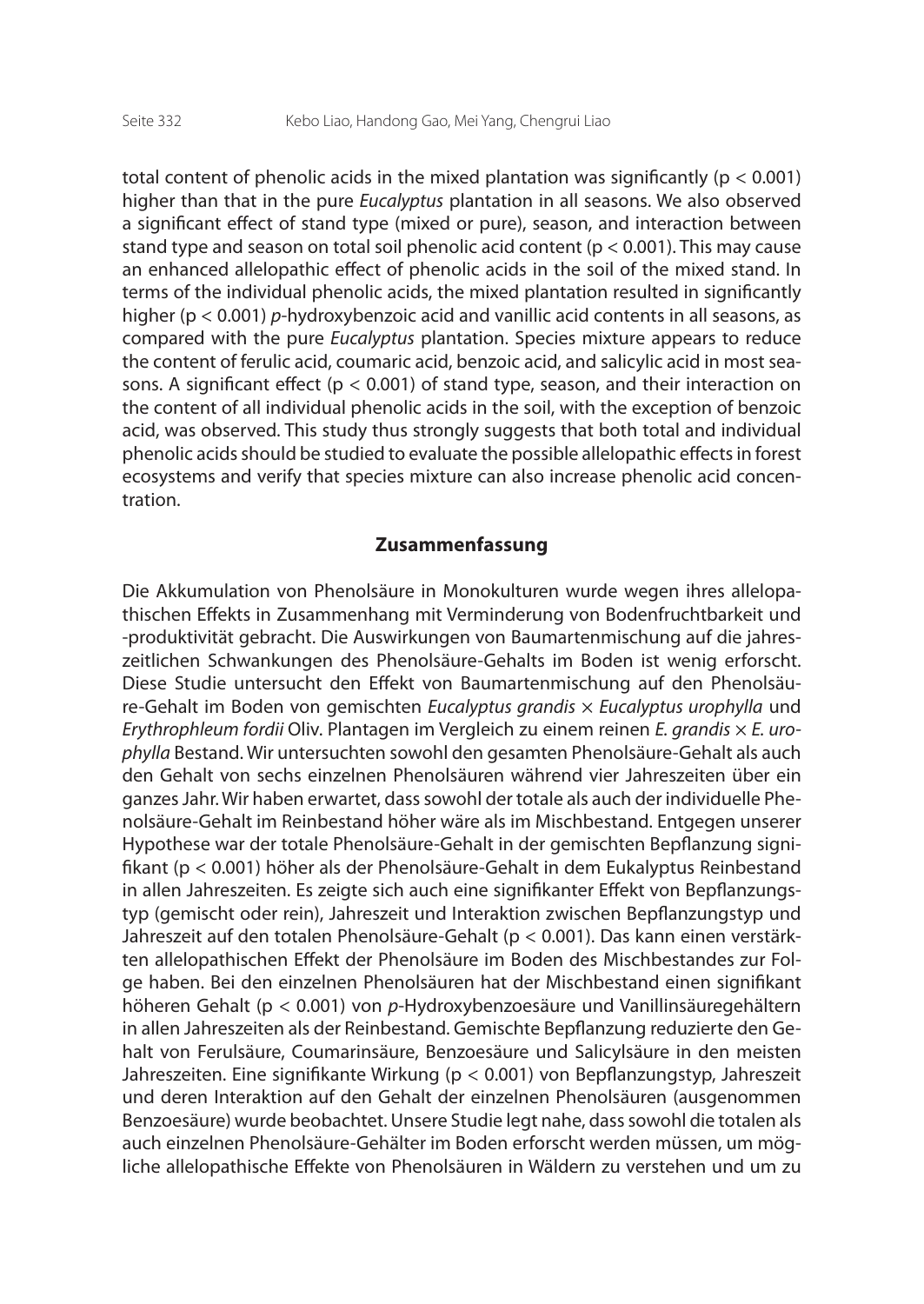verifizieren, ob Baumartenmischung auch zu einer Erhöhung des Phenolsäure-Gehalts führen kann.

### **1. Introduction**

*Eucalyptus* spp. has been widely cultivated in many provinces of southern China, because of its fast growth, good adaptability, and high economic efficiency and in turn has become an important component of the forest economy. According to the results of the Ninth National Forest Resource Inventory Report, the area of *Eucalyptus* plantations in China has reached 4.45 million hectares (The State Forestry Administration of the People's Republic of China 2014). In southern China, 60 % – 70 % of *Eucalyptus* plantations are short-rotation plantations, of which 50 % – 60 % use monocropping (Wen 2005).

With the increasing share of monocropping in *Eucalyptus* plantations, concerns about the potential environmental impacts become more frequent. Short rotations may lead to loss of soil fertility and productivity and affect biodiversity negatively (Jagger and Pender 2000, 2003; Laclau et al. 2010). Allelopathic effects inhibiting the growth of plants and microorganisms in forest ecosystems can be caused by certain chemical substances produced by leaching, litter decomposition, and/or root exudation and can lead to further loss of biodiversity (Bolte et al. 1984; Zeng and Li 1997). The leachate from *Eucalyptus* leaves can reduce the growth of *Eucalyptus viminalis* seedlings by 80 % – 85 % and the leaching effect can lead to the formation of a circular inhibition zone under the canopy (Zhai and Jia 1993). Studies have also shown that phenolic acids are important allelopathic substances in the soils of *Eucalyptus grandis* plantations (Chen et al. 2002; Wang et al. 2006; Wang et al. 2007).

Phenolic acids are secondary metabolites of plants. Most phenolic acids have strong allelopathic effects and can affect the growth and development of plants of the same but also other species through soil regulatory effects (Blum and Dalton 1985). Several studies have shown that high concentration of phenolic acids can severely inhibit plant growth (Iannucci et al. 2013; Patrick 1971; Patterson 1981; Zhu et al. 2003). Forest and agricultural soils contain various phenolic acids as well as other toxic and non-toxic organic compounds that are capable of interacting with soil organisms and roots (Blum 1996; Inderjit 1996). Measurements of soil ester-linked phenolic acids have revealed a large range of phenolic compounds including *p*-hydroxybenzoic acid, vanillic acid, syringic acid, coumaric acid, and ferulic acid (Martens 2002). Understanding the ecological impact of the various phenolic acids and their interaction effects is essential for understanding the phenomenon of allelopathy (Inderjit 1996). For instance, the inhibitory effect of ferulic acid on leaf expansion, transpiration, water use efficiency, and leaf area has been studied for cucumber seedlings (Blum and Dalton 1985; Blum and Gerig 2005). The inhibitory effect of cinnamic acid derivatives (ferulic acid and *p*-coumaric acid) was two- to five-fold higher than that of benzoic acid derivatives (*p*-hydroxybenzoic acid and vanillic acid) (Blum and Gerig 2005).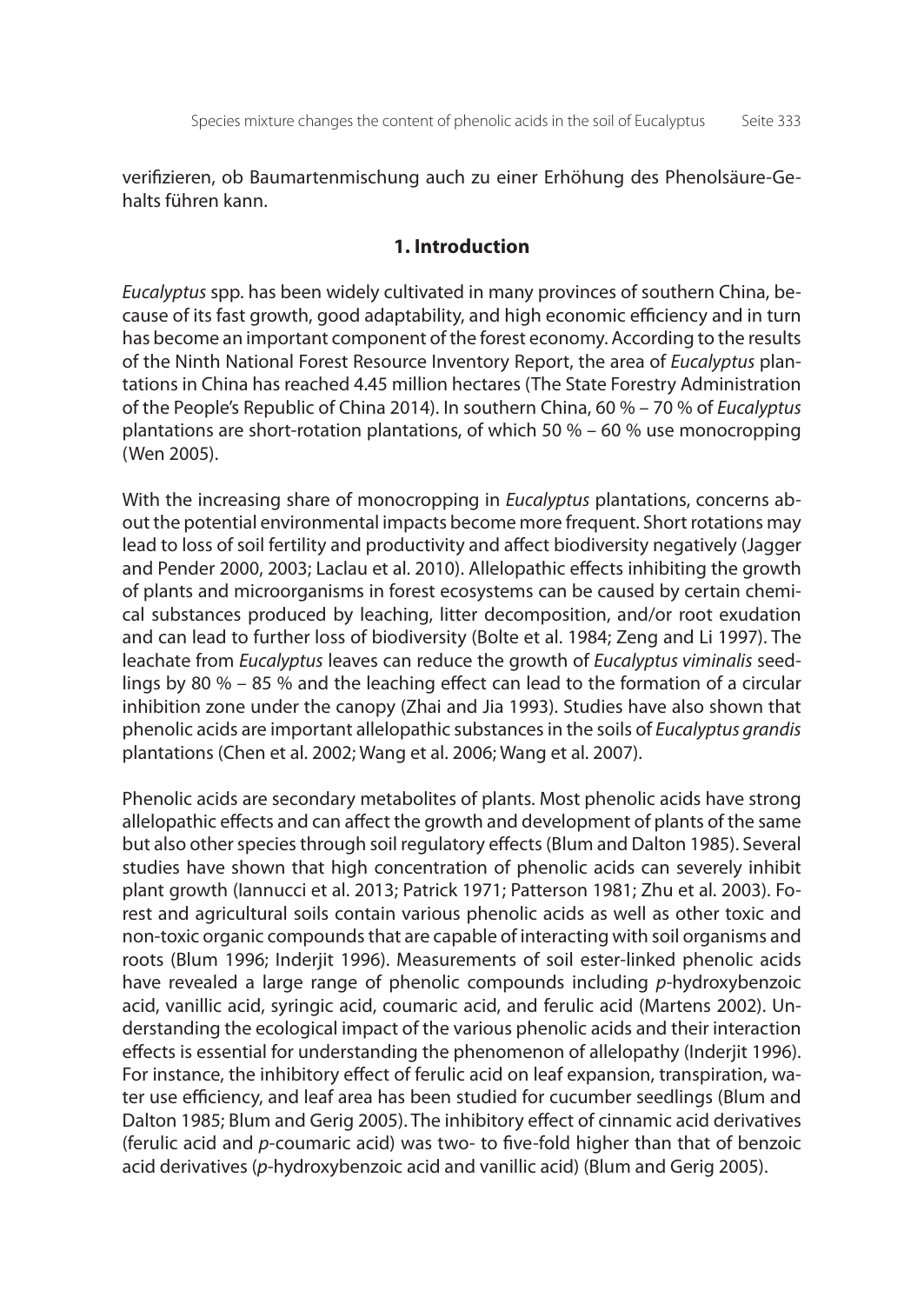The transformation of pure into mixed forests might solve the ecological problems associated with pure forests like increase of pests and diseases, decreasing biodiversity, and declining soil fertility (Bravo-Oviedo et al. 2014; Carnol et al. 2014; Knoke et al. 2008; Xavier et al. 2011). Since 2006, the establishment of mixed plantations of *Eucalyptus* with other tree species has become more common in southern China, as ecological problems of pure *Eucalyptus* plantations get more attention. *Erythrophleum fordii* Oliv. is a valuable native hardwood species that is also nitrogen-fixing (Yao et al. 2014) and is now frequently used for mixed planting with *Eucalyptus*. Previous studies mostly focused on tree species mixing in terms of tree growth (Bouillet et al. 2013; Mason and Connolly 2014), light-use efficiency (Forrester and Albrecht 2014), water use efficiency (Forrester et al. 2010), biodiversity (Chauvat et al. 2011), and soil nutrient changes (Bouillet et al. 2008; Forrester et al. 2005). Few studies have focused on tree species mixing in terms of phenolic acid allelopathy in soil. To our knowledge, there has been no research on soil phenolic acids in mixed plantations of *Eucalyptus* and *Erythrophleum fordii*. The allelopathic effect of phenolic acid is closely related to the concentration and type of phenolic acid. In this study, we studied the content of six phenolic acids (*p*-hydroxybenzoic acid, vanillic acid, ferulic acid, benzoic acid, coumaric acid, and salicylic acid) over four seasons were studied in the soils of a pure *Eucalyptus* plantation and a mixed plantation of *Eucalyptus* with *Erythrophleum fordii*. We like to investigate the effect of mixed planting of *Eucalyptus* and *Erythrophleum fordii* on the turnover of phenolic acids in forest soil and provide data for evaluating the allelopathy of phenolic acids based on their content in the soil of the two types of plantation in the future. Accumulation of phenolic acid might be one of the important triggers of soil fertility decline (Tan et al. 2008; Ye et al. 2006; Zhou et al. 2012). Since mixed forests often better maintain soil fertility than pure forests, we expected that the mixed plantation would have lower accumulation of both total and individual phenolic acids in soil versus the pure plantation. To test this hypothesis, fixed sampling points were set in the two plantations and soil samples were collected in March, June, September, and December 2014. The content of each type of phenolic acid was then determined by high-performance liquid chromatography (HPLC).

### **2. Materials and methods**

### **2.1. Study area and site description**

The experimental site was located at the Experimental Center of Tropical Forestry of the Chinese Academy of Forestry (22°7'N, 106°42'E). The Center is located in Pingxiang, Guangxi Province, China and has a south subtropical monsoon climate with an average annual rainfall of 1500 mm and an annual average temperature of 21 °C. A pure *Eucalyptus grandis* × *E. urophylla* plantation (denoted as "pure") and a mixed plantation of *E. grandis* × *E. urophylla* and *Erythrophleum fordii* (denoted as "mixed") with the same environmental factors were selected for experiments (Figure 1).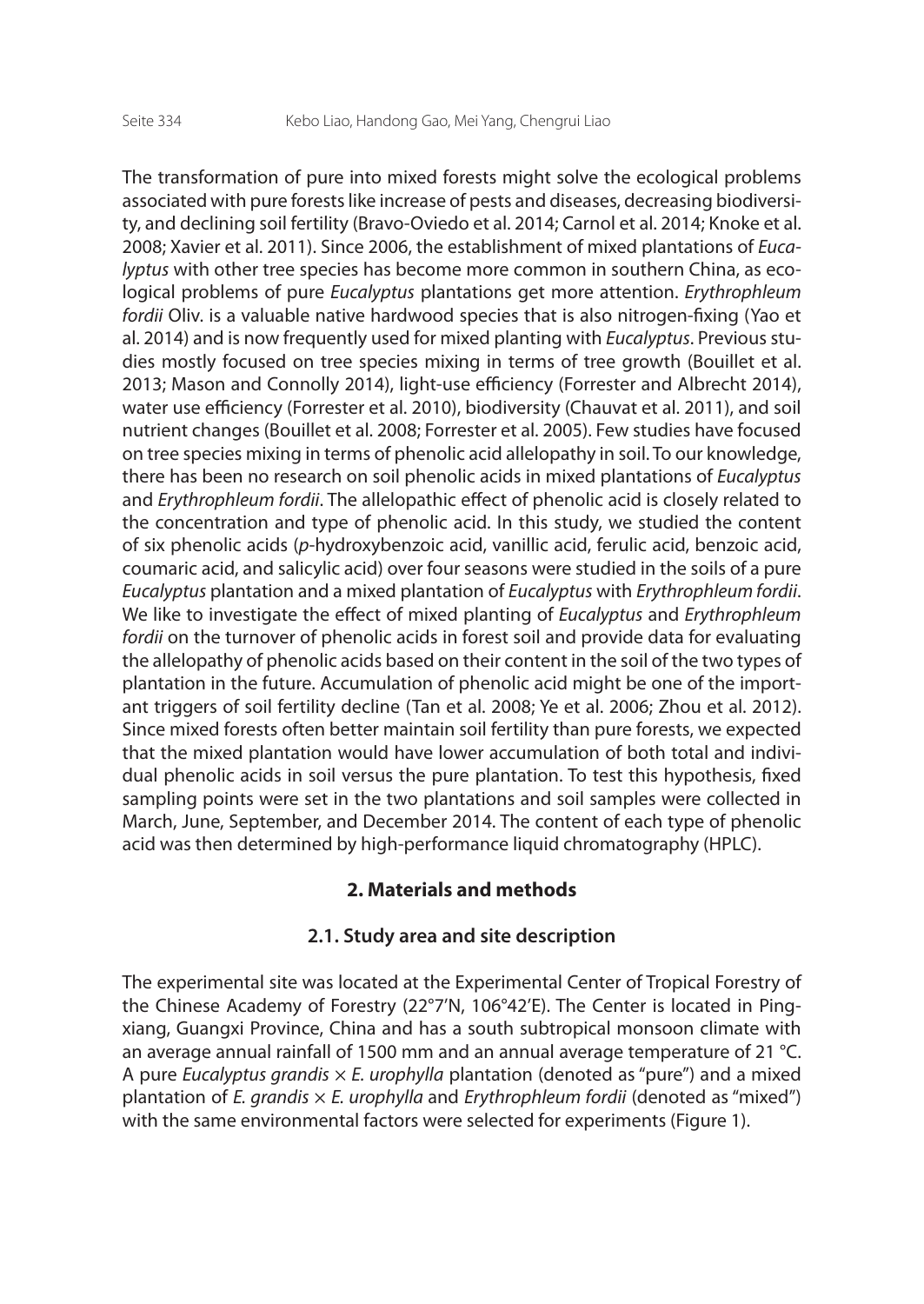Species mixture changes the content of phenolic acids in the soil of Eucalyptus Seite 335



*Figure 1: The location of the experiment site and the forests surrounding the experiment site.*

Abbildung 1: Die Lage des Versuchsflächen und die die nähere Umgebung.

There was a 2:1 ratio between *E. grandis* × *E. urophylla* and *Erythrophleum fordii* in the mixed plantation. The planting patterns of the pure and mixed plantations are shown in Figure 2.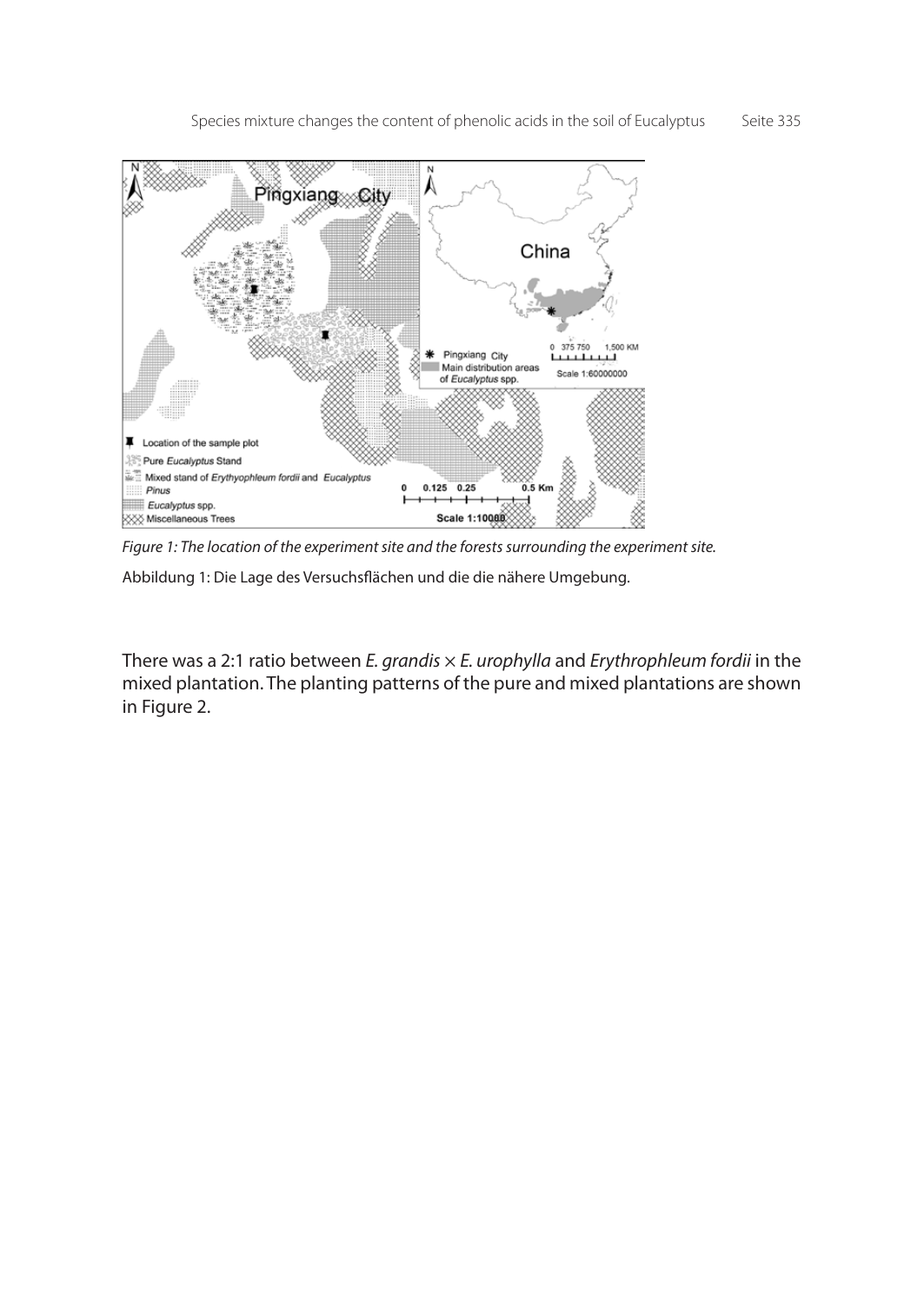

*Figure 2: Layout of trees in (a) the mixed (Eucalyptus grandis × E. urophylla and Erythrophleum fordii Oliv.) and (b) the pure (E. grandis × E. urophylla) plantation stands.*

Abbildung 2: Übersichtsplan der Standorte der Bäume in den (a) gemischten (*Eucalyptus grandis* × *E. urophylla* und *Erythrophleum fordii* Oliv.) und (b) reinen (*E. grandis* × *E. urophylla*) Bepflanzungen.

The pure and mixed stands were adjacent to one another and establishment with seedlings in April 2009 (stand age in 2014 was 5 years). Prior to 2009 this area was planted with *Pinus massoniana*. The soil type of both plantations was classified as red soil in the Chinese soil classification, equivalent to Oxisol in the USDA Soil Taxonomy (Wang et al. 2013). The slope aspect of the two plantations was northwest, and the slope position of the two plantations was 20-25˚. The main understory species of the two plantations were *Microstegium vagans*, *Miscanthus floridulus*, and *Thysanolaena maxima*. The basic properties of the two plantations are summarized in Table 1.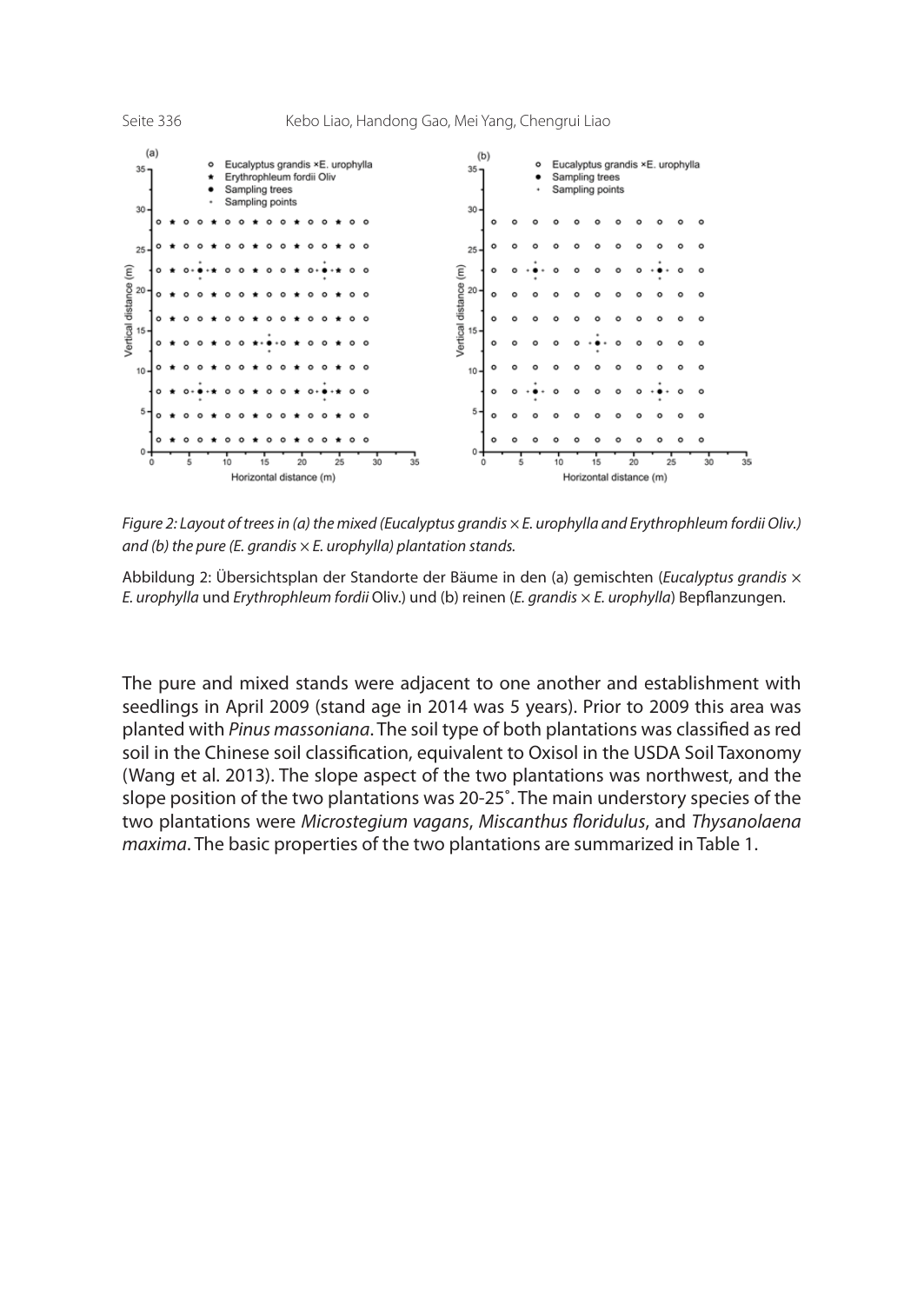*Table 1: Basic properties on the studied mixed (Eucalyptus grandis × E. urophylla and Erythrophleum fordii Oliv.) and pure (E. grandis × E. urophylla) plantations in year 2014.*

Tabelle 1: Grundlegende Informationen über die untersuchten gemischten (*Eucalyptus grandis* × *Eucalyptus urophylla* und E*rythrophleum fordii* Oliv.) und reinen (*E. grandis* × *E. urophylla*) Plantagen im Jahr 2014.

|                          |                  | Pure plantation Mixed plantation                                                |
|--------------------------|------------------|---------------------------------------------------------------------------------|
| Tree density $(ha^{-1})$ | 1200             | Eucalyptus 1200; Erythrophleum fordii: 600                                      |
| Elevation (m)            | 210              | 240                                                                             |
| Slope $(°)$              | 25               | 20                                                                              |
| Tree height $(m)$        | $18.2 \pm 1.5$ a | <i>Eucalyptus</i> $18.6 \pm 1.7$ a; <i>Erythrophleum fordii</i> : $3.6 \pm 0.2$ |
| $DBH$ (cm)               | $13.6 \pm 1.4 a$ | <i>Eucalyptus</i> $13.4 \pm 1.4$ a; <i>Erythrophleum fordii</i> : $4.1 \pm 0.1$ |
| Tree mortality $(\%)$    | 2.78             | Eucalyptus 1.85; Erythrophleum fordii: 0                                        |

DBH: diameter at breast height at 1.3 m. Means with the same lowercase letter are not significantly

different at  $p < 0.05$ .

### **2.2. Sample collection**

In March 2014, a 900 m<sup>2</sup> (30 m  $\times$  30 m) plot was marked in the center of the selected pure and mixed plantations. The diameter at breast height (DBH) of every *E. grandis* × *E. urophylla* and *Erythrophleum fordii* tree in the plot was measured, and the average value and tree mortality was calculated for each plot by comparing to the initial tree density (Table 1). Five *E. grandis* × *E. urophylla* trees with an average DBH were selected from each plot, and then four fixed sampling points were set at a distance of 1.0 m away from the base of the trunk of each selected tree. The fixed sampling points were labelled, and soil samples were collected down to a depth of 30 cm using a soil auger with an inner diameter of 10 cm. The distributions of sample trees and sampling points are shown in Figure 2. In order to retain the phenolic acids in the soil, all soil samples were quickly placed in sterile glass containers and stored in a portable cooler. In the laboratory, the soil samples for each stand were mixed and stored in a refrigerator for later use. In June, September, and December 2014, soil samples were collected from the fixed sampling points of the two stands in the same way.

### **2.3. Analyzing phenolic acid content**

Within two days of sampling in each season, the phenolic acid content was analysed. To avoid the degradation of phenolic acid by microorganisms in the soil, the soil samples were sterilized by cobalt-60 irradiation to a total dose of 30 kGy (Wolf et al.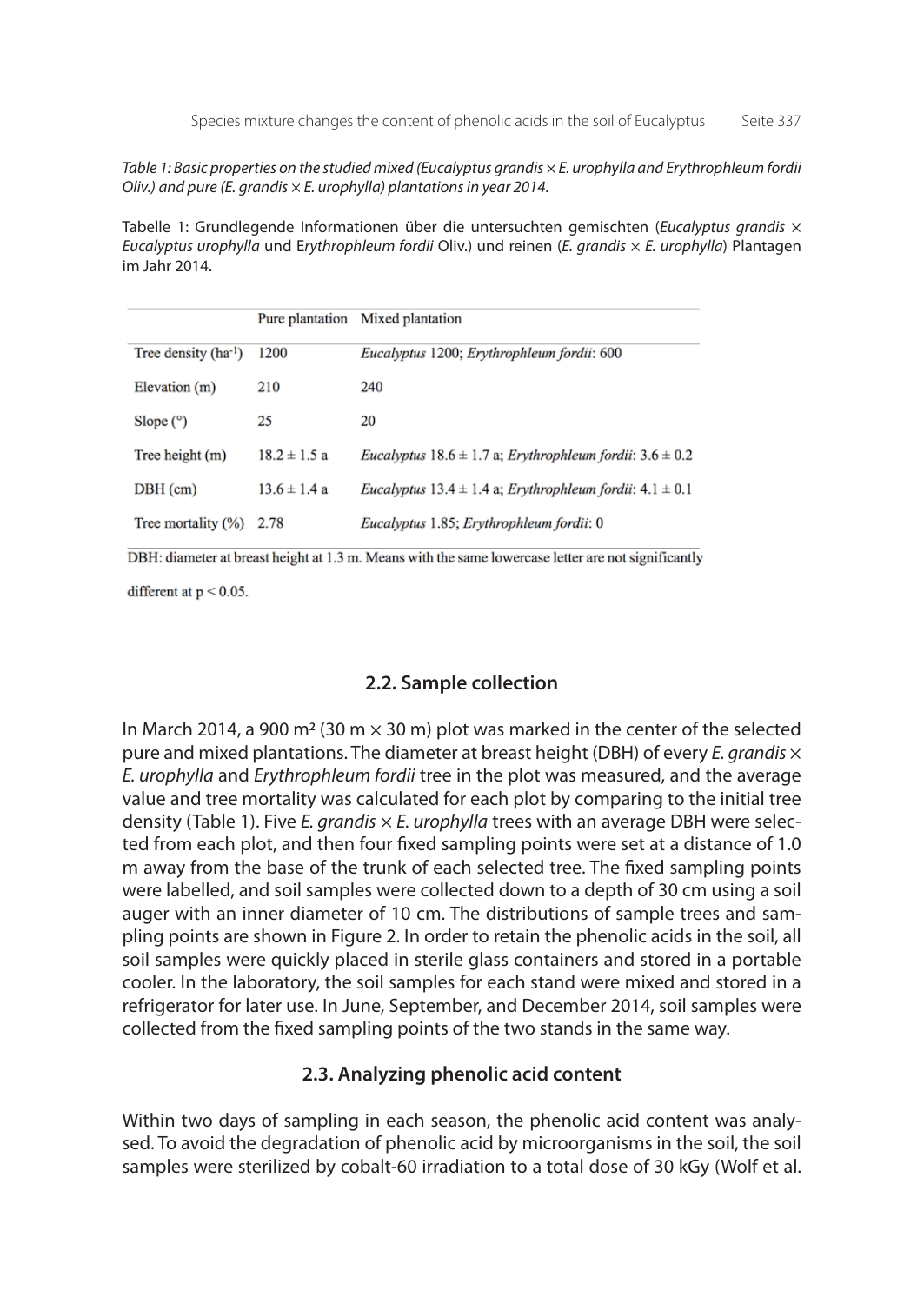1989). Then, 25.00 g of sterilized pure plantation soil and mixed plantation soil were weighed into different sterilized centrifuge tubes, 25 mL of 1 mol/L NaOH was added, and the mixture was allowed to stand for 24 h. The mixture was then shaken for 30 min and centrifuged at 4000 r/min; the centrifugate was filtered and acidified with 12 M hydrochloric acid to a pH of 2.5. After 2 h, the sample was centrifuged to remove humic acid and was then analyzed by HPLC.

Three replicate experiments were performed for each soil sample to determine the content of six phenolic acids (*p*-hydroxybenzoic acid, vanillic acid, ferulic acid, benzoic acid, coumaric acid, and salicylic acid) in all soil samples. HPLC analysis was conducted for the phenolic acid standards, and the peak area of the phenolic acids was plotted against the concentrations of the standard. The linear equation of the phenolic acid concentration and the peak area was obtained by linear regression. The phenolic acids in the solution to be determined and their concentrations were identified and calculated by comparing the peak retention times and peak areas of the phenolic acid standard solutions, respectively (Dalton et al. 1989). Phenolic acid standards were prepared using ultra-pure water, and all solutions for chromatographic analysis were centrifuged at room temperature for 10 min at 4000 r/min, followed by filtration through a 0.22 μm membrane (Wang 2010). Chromatographic analysis was carried out using an HPLC system with a Waters 2487 HPLC Absorbance UV-Vis Detector and a μBondapak C18 3.9  $\times$  300 mm column (Waters Corp., Milford, MA, USA). The UV detector was used with a detection wavelength of 280 nm, and the column temperature was set at 30 °C. The mobile phase was acetonitrile and ultrapure water (10 % acetonitrile and 1 % glacial acetic acid). The injection volume was 20 μL, and the flow rate was 1.1 mL/min.

## **2.4. Statistical analysis**

Basic statistical data analysis was performed using Microsoft Office Excel 2010 (Microsoft Corp., Redmond, WA, USA). Figure 1 was created with ArcGIS 10.0 (Environmental Systems Research Institute Inc., Redlands, CA, USA), Figures 2–4 were created with the Origin 9.1 software (OriginLab Corp., Northampton, MA, USA), and analysis of variance (ANOVA) was performed using the SAS systems for windows Version 8.0 (SAS Institute Inc., Cary, NC, USA).

## **3. Results and discussion**

# **3.1. Total phenolic acid content in soil**

The total content of phenolic acids in the mixed plantation soil was significantly higher than that in the pure plantation soil in every season (Figure 3).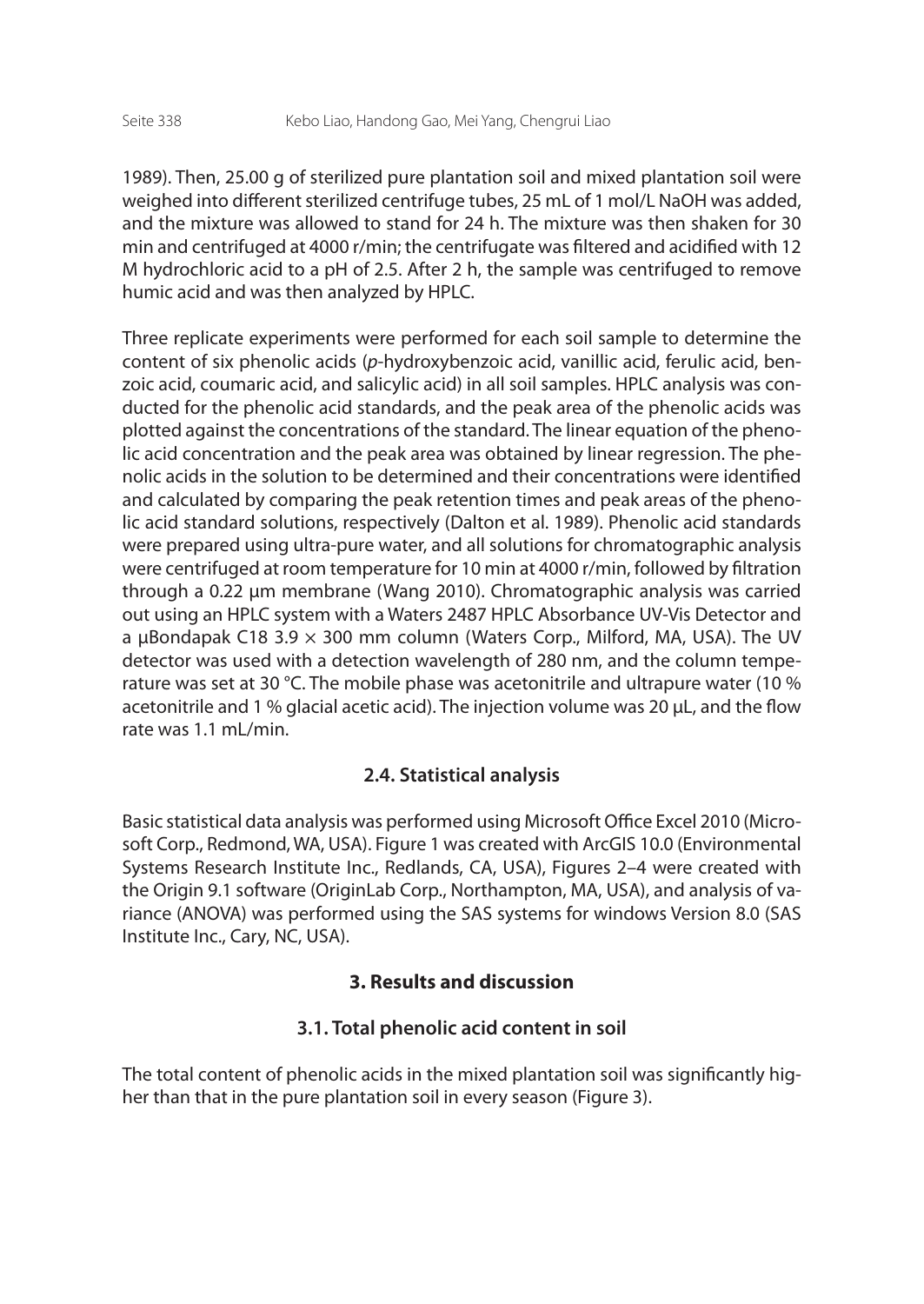

*Figure 3: The total contents of six phenolic acids in the soil of the mixed (Eucalyptus grandis × E. urophylla and Erythrophleum fordii Oliv.) and pure (E. grandis × E. urophylla) plantations in different seasons (March, June, September, and December). Data are presented as mean ± SEM. Bars with different lowercase letters indicate significant difference at p < 0.05. F values from the two-way ANOVA analysis are given above each chart. PT, plantation type; M, month; \* p < 0.05, \*\*\* p < 0.001.*

Abbildung 3: Der Gesamtgehalt der sechs Phenolsäuren in den gemischten (*Eucalyptus grandis* × *E. urophylla* und *Erythrophleum fordii* Oliv.) beziehungsweise reinen (*E. grandis* × *E. urophylla*) Bepflanzungen in den verschiedenen Jahreszeiten (März, Juni, September, und Dezember). Daten sind dargestellt als Mittelwert ± SEM. Mit unterschiedlichen Kleinbuchstaben bezeichnete Säulen zeigen signifikante Unterschiede bei p < 0.05. Oberhalb eines jeden Diagrammes sind die F-Werte der zweifachen ANOVA angegeben. PT: Bepflanzungstyp; M: Monat: \* p < 0.05, \*\*\*: p < 0.001.

A significant ( $p < 0.001$ ) effect of stand-type, season, and the interaction between stand type and season was observed on the total phenolic acid content in the soil (Figure 3). The increase in total phenolic acid might be attributed to five reasons. First, microorganisms in the mixed plantation soil might be more abundant than those in the pure plantation (Behera and Sahani 2003; Wang and Wang 2008), which promote the decomposition of litter in the stand and produce more phenolic acid (Kuiters 1990; Kuiters and Sarink 1986). Second, the secretion from *Erythrophleum fordii* roots is a new source of phenolic acid in the mixed plantation soil, compared with the pure plantation soil. Third, greater stand density in the mixed plantation can lead to more litter input and/or change the litter decomposition (Fang et al. 2015; Liu et al. 2006; Meng et al. 2011; Xing et al. 2019). Fourth, the carbon:nitrogen ratio of the litter might change due to addition of the *Erythrophleum fordii* litter with higher N concentration, which may promote litter decomposition in the mixed plantation versus that in the pure plantation (Wang et al. 2016). Fifth, the nitrogen fixation of the rhizobia of *Erythrophleum fordii* roots can enhance the activity of soil microorganisms in the mixed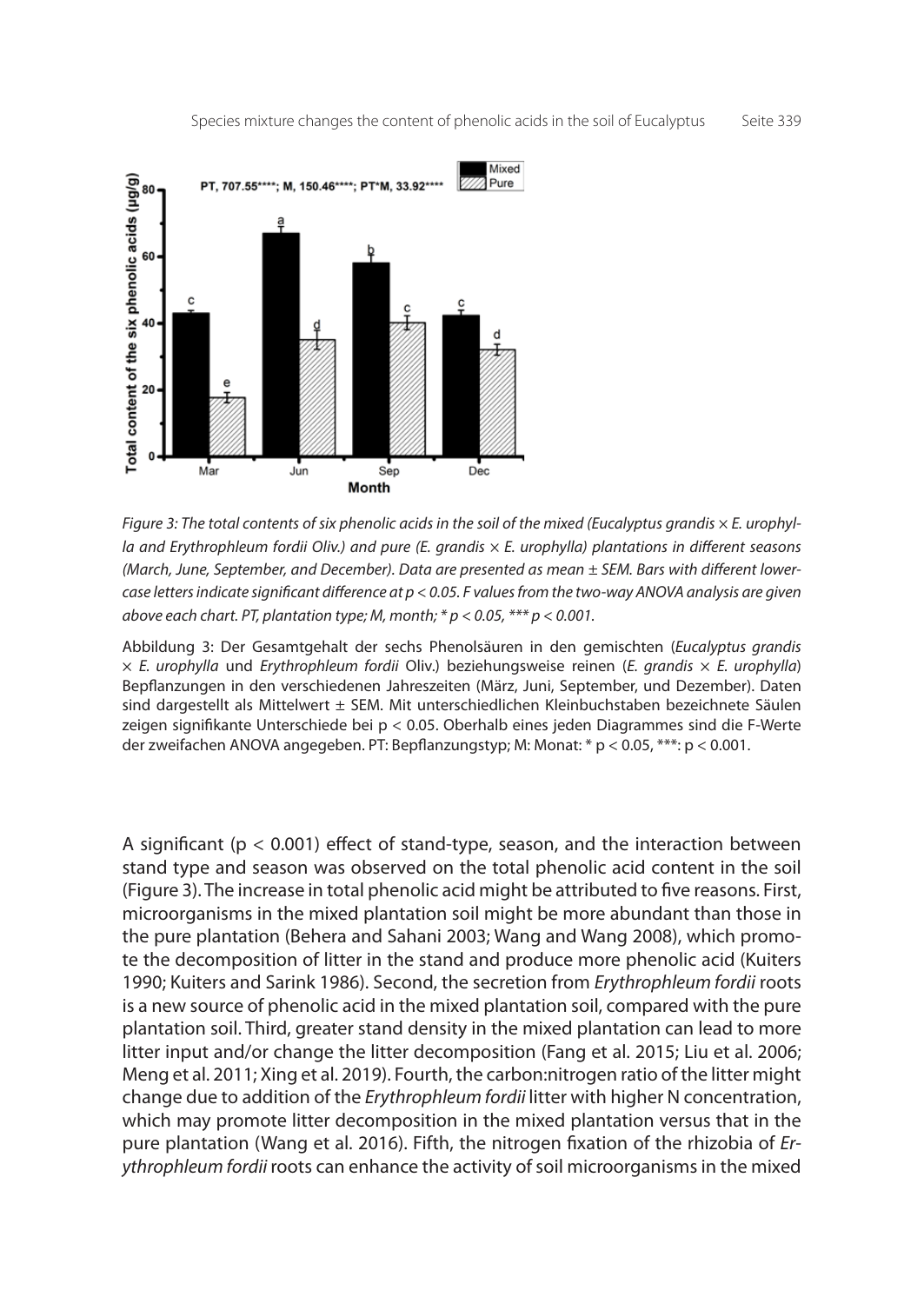plantation, which promotes the decomposition of soil organic matter (SOM) (Luo et al. 2015; Pereira et al. 2019; Santos et al. 2018; Yao et al. 2014).

There was a higher total phenolic acid content in the soil in June and September than in March and December in both the pure and mixed plantation stands (Figure 3). This may be caused by higher temperature and more rainfall leading to increased soil microbial activity and in turn accelerated decomposition of litter, which may lead to formation of phenolic acids (Aerts 2006; Dorrepaal et al. 2005; Kirschbaum 1995; Makkonen et al. 2012; Song et al. 2014; Zhang et al. 2008).

### **3.2. The effect of plantation type on the seasonal dynamics of six phenolic acids in the soil**

The *p*-hydroxybenzoic acid content was the highest in the soil of the mixed plantation. The *p*-hydroxybenzoic acid content in mixed plantation soils increased significantly (p < 0.05) during June and September compared to March and December, whereas in pure plantation soil, there was a gradual increase in the *p*-hydroxybenzoic acid content from March through December (Figure 4a). Similarly, the content of vanillic acid was also higher in the mixed plantation than in the pure plantation (Figure 4b). Phenolic acids are the most widely studied and active allelochemicals. Studies have shown that phenolic acids can have an effect (positive or negative) on soil-borne pathogens as well as play an important role in signalling plant–microbe symbiosis (Mandal et al. 2010). Further, phenolic acids can have a hormetic effect on the seed germination or growth of plants (Li et al. 2009; Song et al. 2006). Although the content of *p*-hydroxybenzoic acid in the soil of the pure plantation and the mixed plantation was high, further experimental investigation is required to reveal whether it is actually the most important allelochemical substance in the soil. In general, the content of ferulic acid, benzoic acid, salicylic acid, and coumaric acid was higher in the pure plantation than in the mixed plantation in most of the studied months (Figure 4c–f). Interestingly, except in the case of benzoic acid, a significant effect ( $p < 0.001$ ) of plantation type (mixed vs. pure), season, and interaction of season and plantation type was found on the content of each type of phenolic acid in the soil (Figure 4).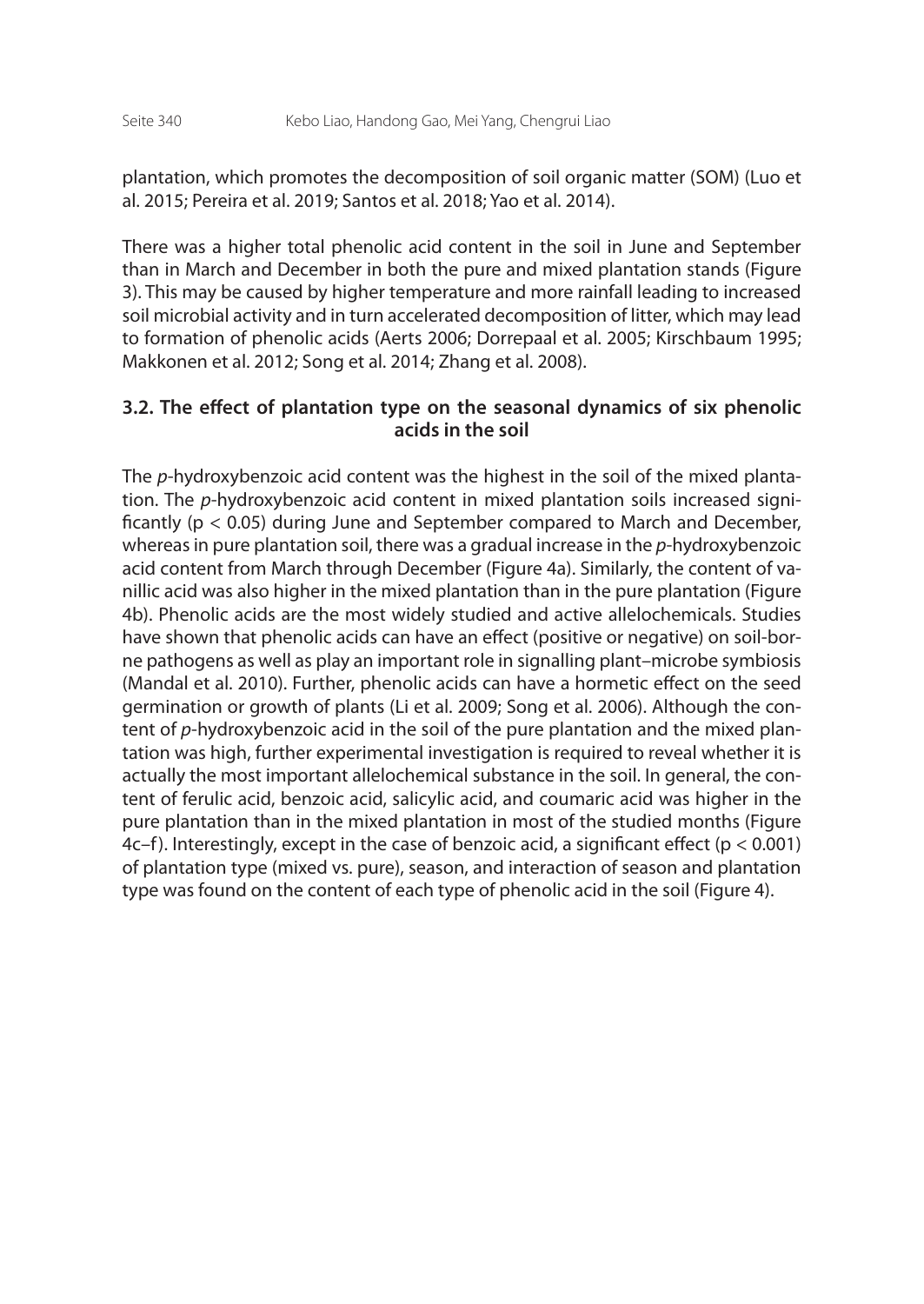

*Figure 4: The contents of individual phenolic acids in the soil of the mixed (Eucalyptus grandis × E. urophylla and Erythrophleum fordii Oliv.) and pure (E. grandis × E. urophylla) plantations in different seasons (March, June, September, and December). Data are presented as mean ± SEM. Bars with different lowercase letters indicate significant difference at p < 0.05. F values from the two-way ANOVA analysis are given above each chart. PT, plantation type; M, month; \* p < 0.05, \*\*\* p < 0.001.*

Abbildung 4: Der Gehalt an einzelnen Phenolsäuren in den gemischten (*Eucalyptus grandis* × *E. urophylla* und *Erythrophleum fordii* Oliv.) beziehungsweise reinen (*E. grandis* × *E. urophylla*) Bepflanzungen in den verschiedenen Jahreszeiten (März, Juni, September, und Dezember). Daten sind dargestellt als Mittelwert ± SEM. Mit unterschiedlichen Kleinbuchstaben bezeichnete Säulen zeigen signifikante Unterschiede bei p < 0.05. Oberhalb eines jeden Diagrammes sind die F-Werte der zweifachen ANOVA angegeben. PT: Bepflanzungstyp; M: Monat: \* p < 0.05, \*\*\*: p < 0.001.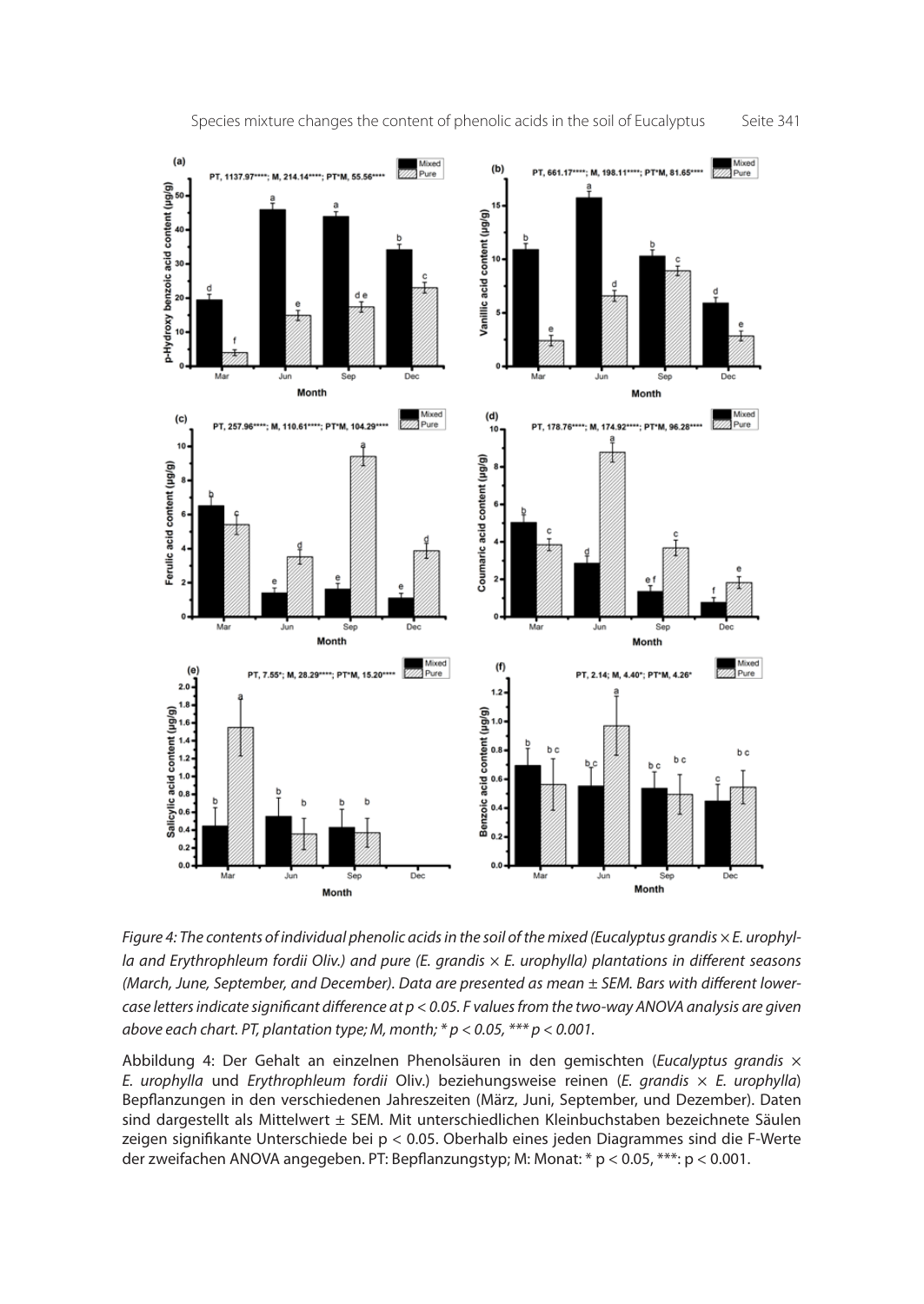The results of the present experiment indicate that the total content of the six phenolic acids in the soil of the mixed plantation was significantly higher than that in the pure plantation, suggesting that mixed planting of *E. grandis* × *E. urophylla* and *Erythrophleum fordii* may increase the content of phenolic acids in the soil. It was observed that while the content of *p*-hydroxybenzoic acid and vanillic acid was both higher in the mixed plantation soil, the content of the four other phenolic acids was higher in the pure plantation soil. This indicates that the total content of phenolic acids does not necessarily change in the same manner as the content of each single phenolic acid, and the content of one phenolic acid does not necessarily change in the same manner as that of another phenolic acid. The allelopathy of phenolic acids is not only related to the total content, but also to the content of individual phenolic acids (Li et al. 2013; Yang et al. 2017). Therefore, the result suggests that while the effect of total content of phenolic acids is an important consideration in the study of the allelopathic effect of phenolic acids in the soil, the effect of the content of individual phenolic acids should also be considered. The allelopathy of phenolic acids is complex. The allelopathy of some phenolic acids may be stronger at high concentration, while the allelopathy of other phenolic acids may be strong at low concentrations. The allelopathy of some phenolic acids may even fluctuate with increasing concentration (Chen et al. 2016; Gu et al. 2013; Kuiters 1989; Reigosa and Pazos-Malvido 2007; Yang et al. 2010; Yuan et al. 2010). Some phenolic acids may have an effect on one type of plant, but not on another (Reigosa et al. 1999). Some phenolic acids may have no effect or a weak effect when they act alone, while they may have a stronger effect when there is more than one phenolic acid present (Li et al. 2013; Reigosa et al. 1999; Yang et al. 2017). Therefore, further research is needed to determine whether the mixture of *Eucalyptus* and *Erythrophleum fordii* can reduce the potential allelopathy of phenolic acids.

### **3.3. The effect of stand density and understory on phenolic acids**

The change in the stand density of a forest may affect the availabilities of light and water by changing light interception, rainfall interception, and transpiration in the forest (Bucci et al. 2008; Chen et al. 2017). Then, the changes in light and water availabilities may affect understory vegetation, soil nutrients, SOM, and soil microorganisms (Bastianelli et al. 2017; Noh et al. 2010; Razafindrabe et al. 2010; Xiang et al. 2014; Zhang et al. 2018; Zhou et al. 2017). The main sources of phenolic acids in soil are the secretion from plant roots (Huang et al. 2016; Jana et al. 2007; Yu and Matsui 1994), the leaching from plant aboveground parts (Hyder et al. 2002), the decomposition of plant litter and SOM (Lü et al. 2012; Zhen et al. 2004). Therefore, the changes in understory vegetation, soil nutrients, SOM, and soil microorganisms may affect phenolic acids in the soil of the forest. In this study, *Erythrophleum fordii* was introduced into a *Eucalyptus* plantation as the understory for converting the pure plantation to a multiple-layer forest structure. Consequently, the stand density increased and likely caused changes in the amount of transpiration, available light, and rainfall interception, which might affect the turnover of soil phenolic acids. The total density of the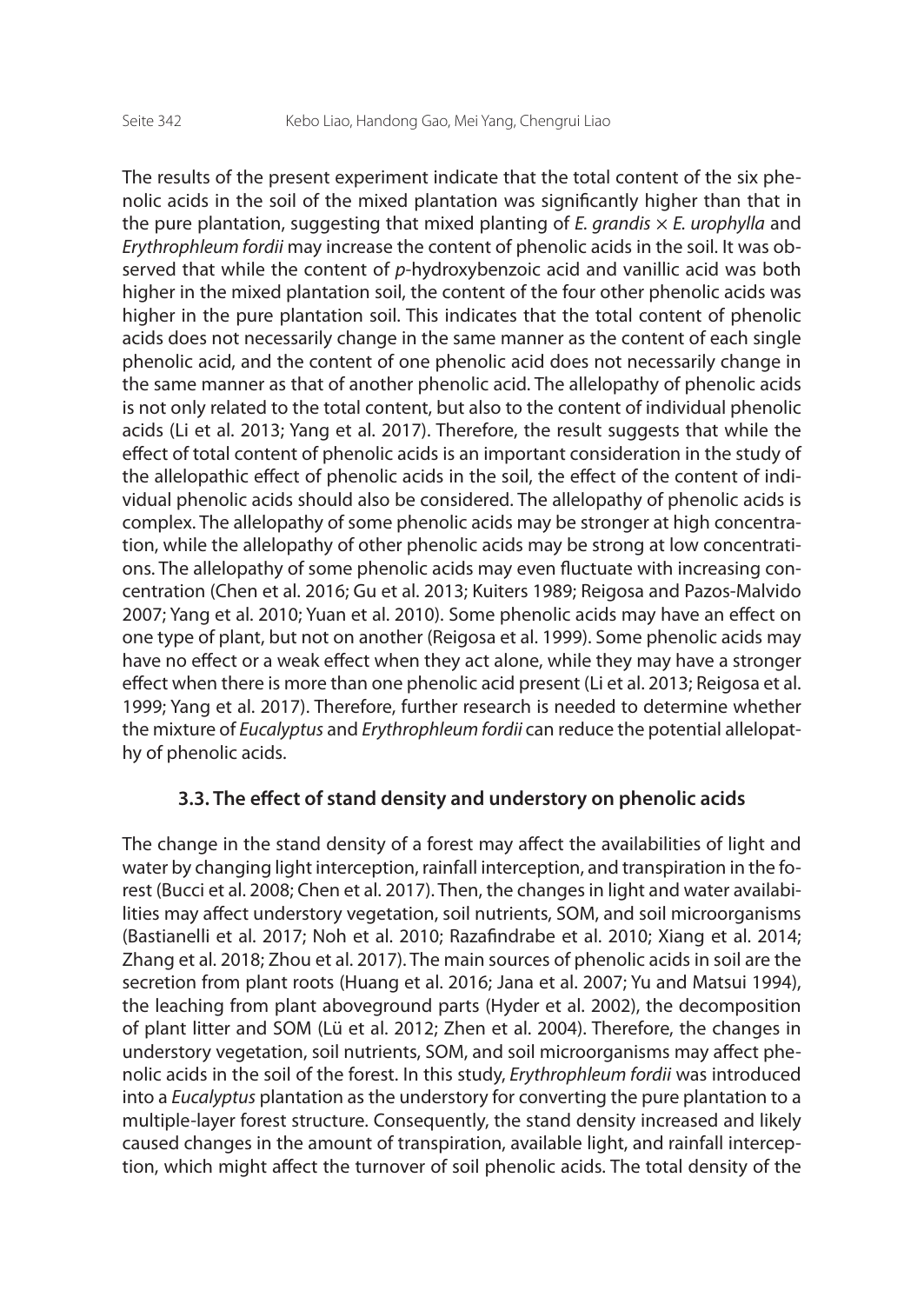mixed plantation was 1.5 times that of the pure plantation, but the total phenolic acid content of the soil of the mixed plantation in March, June, September, and December was 2.42, 1.91, 1.44, and 1.32 times that of the pure plantation, which is not proportional to the difference in total density. Similar phenomena occurred for the content of individual phenolic acids. The above results show that the effect of the mixed plantation on phenolic acid content in forest soil is not a simple density effect; they indicate the effect of other factors. Thus, the differences in phenolic acid content between the mixed plantation and the pure plantation might primarily be attributed to the introduction of *Erythrophleum fordii* and the increased total stand density. The interspecific relationship of mixed species and the impact of a multi-layer forest with multiple species on soil processes should be further studied. Future studies on the combined allelopathic effect of phenolic acids on soil properties would be helpful to evaluate the effectiveness of mixed forests.

From the results of the sample plot survey (Table 1), there were no significant differences (p < 0.05) in the DBH or height of *Eucalyptus* between the pure plantation and the mixed plantation, which may be because the canopy of *Eucalyptus* in the mixed forest is in the upper layer and the density of *Eucalyptus* in mixed forest is the same as that in the pure forest. The mortality rates of *Eucalyptus* in the pure plantation, *Eucalyptus* in the mixed plantation, and *Erythrophleum fordii* in the mixed plantation were similar, which may be because the canopy of Eucalyptus in the mixed forest is in the upper layer and the seedlings of *Erythrophleum fordii* are relatively shade tolerant in young forests (Yi et al. 2018). The interaction between species in a mixed forest is complex (Bouillet et al. 2008; Chauvat et al. 2011; Forrester and Albrecht 2014; Forrester et al. 2010). We cannot yet determine, whether there is allelopathy between *Eucalyptus* and *Erythrophleum fordii* in the mixed forest based on our current results. A more in-depth study is needed.

## **4. Conclusions**

Compared with a pure *Eucalyptus* plantation, the content of each of the six phenolic acids in the soil of the mixed *Eucalyptus*-*Erythrophleum fordii* plantation was substantially different over four seasons. In terms of the total content of phenolic acid, mixed planting may result in a greater allelopathic effect of phenolic acids in the soil. For each of the six phenolic acids, mixed planting resulted in increased content of *p*-hydroxybenzoic acid and vanillic acid in the soil and reduced the content of ferulic acid, coumaric acid, benzoic acid, and salicylic acid in the soil. These findings indicate the need to incorporate both total phenolic acid content and the content of each individual phenolic acid in studies related to the impact of mixed plantations on soil phenolic acid content.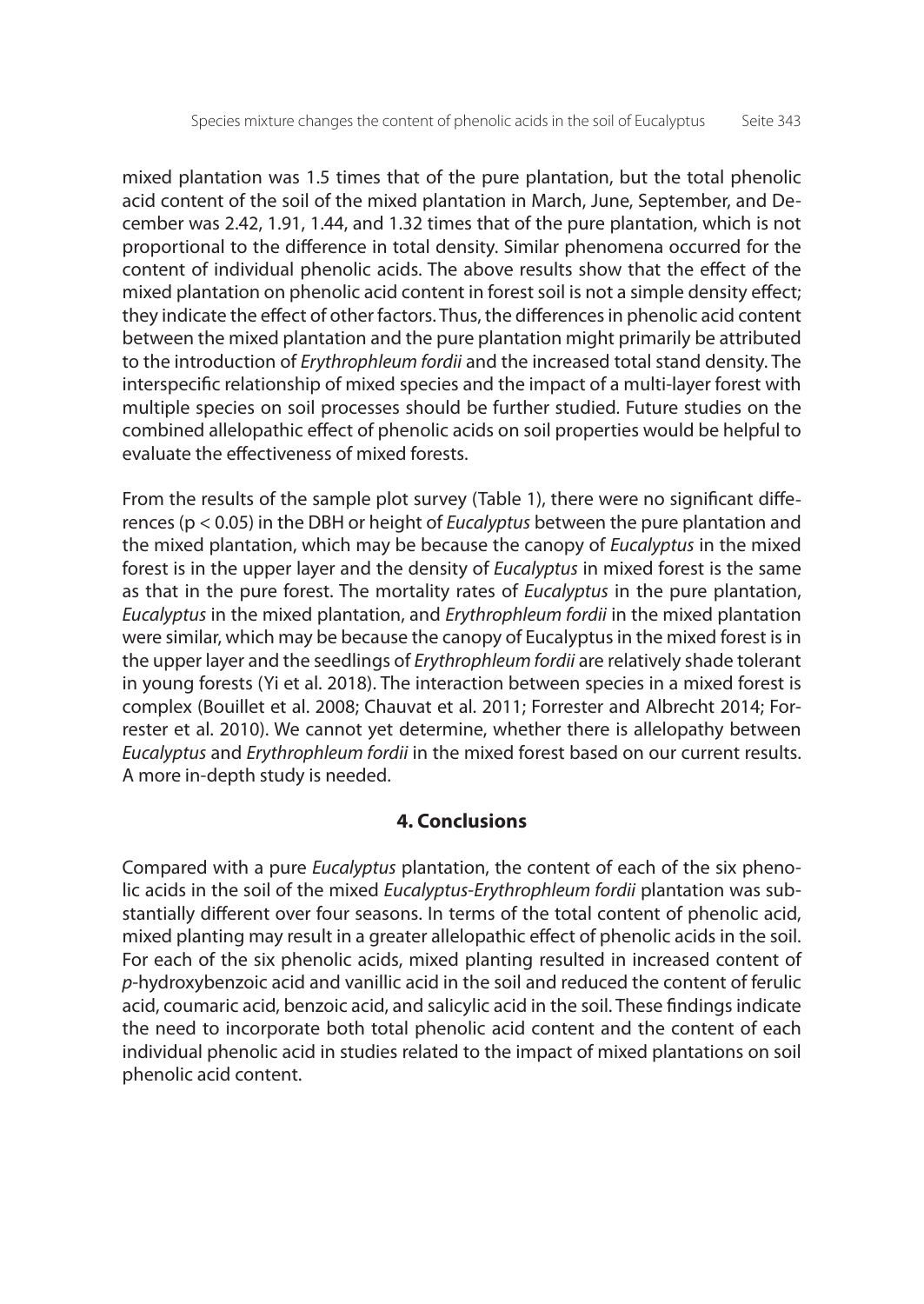#### **Acknowledgements**

This paper was supported by the National Natural Science Foundation of China (No. 31260176), and its financial support is greatly appreciated.

#### **Conflict of interest**

The authors declare that they have no conflict of interest.

#### **References**

- Aerts, R. 2006. The freezer defrosting: global warming and litter decomposition rates in cold biomes. Journal of Ecology 94 (4): 713–724.
- Bastianelli, C., Ali, A.A., Beguin, J., Bergeron, Y., Paré, D., Grondin, P., Hély, C. 2017. Boreal coniferous forest density leads to significant variations in soil physical and geochemical properties. Biogeosciences 14 (14): 3445-3459.
- Behera, N., Sahani, U. 2003. Soil microbial biomass and activity in response to *Eucalyptus* plantation and natural regeneration on tropical soil. Forest Ecology and Management 174 (1–3): 1–11.
- Blum, U. 1996. Allelopathic interactions involving phenolic acids. Journal of Nematology 28 (3): 259–267.
- Blum, U., Dalton, B.R. 1985. Effects of ferulic acid, an allelopathic compound, on leaf expansion of cucumber seedlings grown in nutrient culture. Journal of Chemical Ecology 11 (3): 279–301.
- Blum, U., Gerig, T.M. 2005. Relationships between phenolic acid concentrations, transpiration, water utilization, leaf area expansion, and uptake of phenolic acids: nutrient culture studies. Journal of Chemical Ecology 31 (8): 1907–1932.
- Bolte, M.L., Bowers, J., Crow, W.D., Paton, D.M., Sakurai, A., Takahashi, N., Ujiie, M., Yoshida, S. 1984. Germination inhibitor from *Eucalyptus pulverulenta*. Agricultural and Biological Chemistry 48 (2): 373–376.
- Bouillet, J.P., Laclau, J.P., Gonçalves, J.L.M., Moreira, M.Z., Trivelin, P.C.O., Jourdan, C., Silva, E.V., Piccolo, M.C., Tsai, S.M., Galiana, A. 2008. Mixed-species plantations of *Acacia mangium* and *Eucalyptus grandis* in Brazil: 2: Nitrogen accumulation in the stands and biological N2 fixation. Forest Ecology and Management 255(12): 3918- 3930.
- Bouillet, J.P., Laclau, J.P., Voigtlaender, M., Gava, J.L., Leite, F.P., Hakamada, R., Mareschal, L., Mabiala, A., Tardy, F. 2013. *Eucalyptus* and *Acacia* tree growth over entire rotation in single- and mixed-species plantations across five sites in Brazil and Congo. Forest Ecology and Management 301(4): 89-101.
- Bravo-Oviedo, A., Pretzsch, H., Ammer, C., Andenmatten, E., Barbati, A., Barreiro, S., Brang, P., Bravo, F., Coll, L., Corona, P. 2014. European mixed forests: definition and research perspectives. Forest Systems 23(3): 518-533.
- Bucci, S.J., et al. 2008. Controls on stand transpiration and soil water utilization along a tree density gradient in a Neotropical savanna. Agricultural and Forest Meteorology 148 (6): 839-849.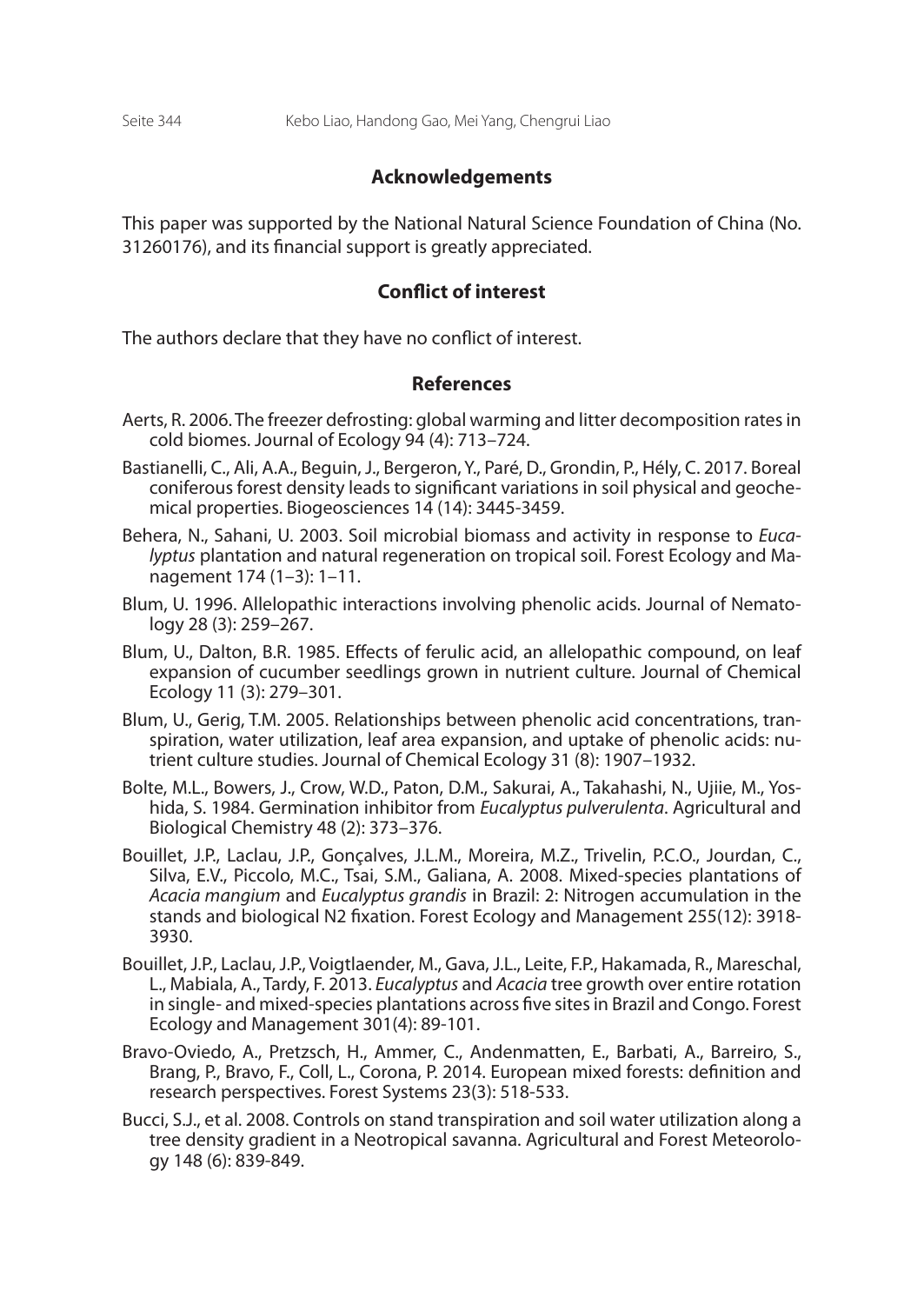- Carnol, M., Baeten, L., Branquart, E., Grégoire, J.C., Heughebaert, A., Muys, B., Ponette, Q., Verheyen, K. 2014. Ecosystem services of mixed species forest stands and monocultures: comparing practitioners' and scientists' perceptions with formal scientific knowledge. Forestry 87(5): 639-653.
- Chauvat, M., Titsch, D., Zaytsev, A.S., Wolters, V. 2011. Changes in soil faunal assemblages during conversion from pure to mixed forest stands. Forest Ecology and Management 262 (3): 317-324.
- Chen, E., Zhang, D.H., Wang, D.D., Jin, H., Li, X.Z., He, X.F., Yan, Z.Q., Shen, H.M. 2016. Allelopathic effect and mechanism of action of three phenolic acids on lettuce seedlings. Chinese Journal of Pesticide Science 18(3): 317-322.
- Chen, J., Zhao, C.Z., Wang, J.W., Zhao, L.C. 2017. Canopy structure and radiation interception of Salix matsudana: stand density dependent relationships. Chinese Journal of Plant Ecology 41 (6): 661-669.
- Chen, Q.B., Peng, L.X., He, L.M. 2002. Allelopathic substances in root and rhizosphere soil of *Eucalyptus* 12ABL. Chinese Journal of Tropical Crops 22 (4): 28–34.
- Dalton, B.R., Blum, U., Weed, S.B. 1989. Differential sorption of exogenously applied ferulic, *p*-coumaric, *p*-hydroxybenzoic, and vanillic acids in soil. Soil Science Society of America Journal 53 (3): 757–762.
- Dorrepaal, E., Cornelissen, J.H.C., Aerts, R., WallÉN, B.O., van Logtestijn, R.S.P. 2005. Are growth forms consistent predictors of leaf litter quality and decomposability across peatlands along a latitudinal gradient? Journal of Ecology 93 (4): 817–828.
- Fang, X., Zhao, L., Zhou, G.Y., Huang, W.J., Liu, J.X. 2015. Increased litter input increases litter decomposition and soil respiration but has minor effects on soil organic carbon in subtropical forests. Plant and Soil 39(1-2): 139-153.
- Forrester, D.I., Albrecht, A.T. 2014. Light absorption and light-use efficiency in mixtures of *Abies alba* and *Picea abies* along a productivity gradient. Forest Ecology and Management 328: 94-102.
- Forrester, D.I., Bauhus, J., Cowie, A.L. 2005. Nutrient cycling in a mixed-species plantation of *Eucalyptus globulus* and *Acacia mearnsii*. Canadian Journal of Forest Research 35(12): 2942-2950+2959.
- Forrester, D.I., Theiveyanathan, S., Collopy, J.J., Marcar, N.E. 2010. Enhanced water use efficiency in a mixed *Eucalyptus globulus* and *Acacia mearnsii* plantation. Forest Ecology and Management 259(9): 1761-1770.
- Gu, Y., Chang, Z.Z., Yu, J.G., Zong, L.G. 2013. Allelopathic effects of exogenous phenolic acids composted by wheat straw on seed germination and seedling growth of rice. Jiangsu Journal of Agricultural Sciences 29(2): 240-246.
- Huang, H.J., Liu, C., Wei, S.H., Wang, J.X., Zhang, C.X. 2016. Dynamic root exudation of phenolic allelochemicals from Johnson grass (*Sorghum halepense*). Weed Biology and Management 15 (4): 133-137.
- Hyder, P.W., Fredrickson, E.L., Estell, R.E., Lucero, M.E. 2002. Transport of phenolic compounds from leaf surface of creosotebush and tarbush to soil surface by precipitation. Journal of Chemical Ecology 28 (12): 2475-2482.
- Iannucci, A., Fragasso, M., Platani, C., Papa, R. 2013. Plant growth and phenolic compounds in the rhizosphere soil of wild oat (*Avena fatua* L.). Frontiers in Plant Science 4: 509.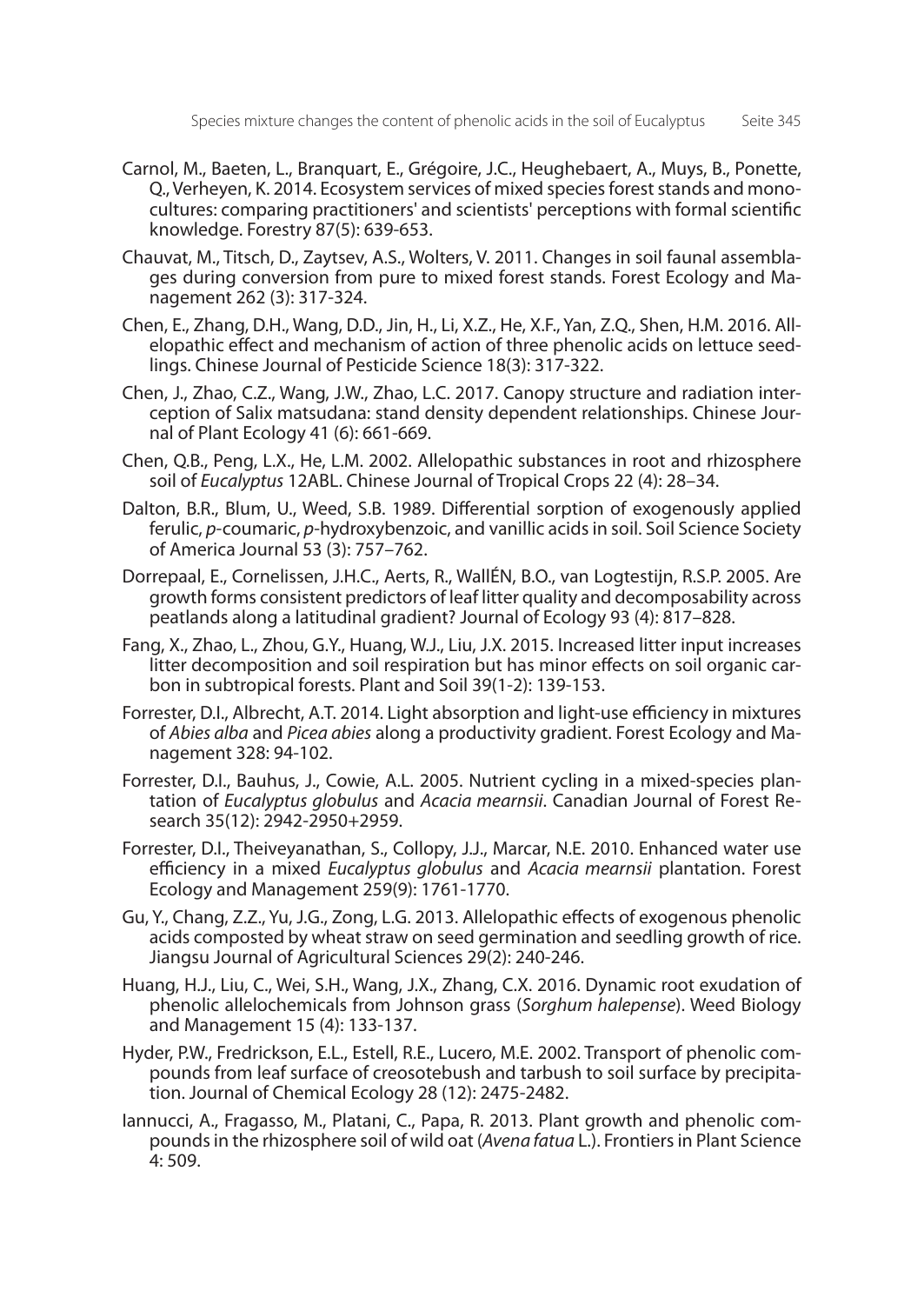Inderjit. 1996. Plant phenolics in allelopathy. Botanical Review 62 (2): 186–202.

- Jagger, P., Pender, J. The role of trees for sustainable management of less favored lands: the case of *Eucalyptus* in Ethiopia. IFPRI, Washington, USA, EPTD discussion papers 65, 2000.
- Jagger, P., Pender, J. 2003. The role of trees for sustainable management of less-favored lands: the case of *Eucalyptus* in Ethiopia. Forest Policy and Economics 5 (1): 83–95.
- Jana, K., Nadezda, V., Jan, T. 2007. Exudation of allelopathic substances in buckwheat (*Fagopyrum esculentum* Moench). Journal of Agricultural and Food Chemistry 55 (16): 6453-6459.
- Kirschbaum, M.U.F. 1995. The temperature dependence of soil organic matter decomposition, and the effect of global warming on soil organic C storage. Soil Biology and Biochemistry 27 (6): 753-760.
- Knoke, T., Ammer, C., Stimm, B., Mosandl, R. 2008. Admixing broadleaved to coniferous tree species: a review on yield, ecological stability and economics. European Journal of Forest Research 127(2): 89-101.
- Kuiters, A.T., 1989. Effects of phenolic acids on germination and early growth of herbaceous woodland plants. Journal of Chemical Ecology 15(2): 467-479.
- Kuiters, A.T. 1990. Role of phenolic substances from decomposing forest litter in plant-soil interactions. Acta Botanica Neerlandica 39 (4): 329–348.
- Kuiters, A.T., Sarink, H.M. 1986. Leaching of phenolic compounds from leaf and needle litter of several deciduous and coniferous trees. Soil Biology and Biochemistry 18 (5): 475–480.
- Laclau, J.P., Ranger, J., de Moraes Gonçalves, J.L., Maquère, V., Krusche, A.V., M'Bou, A.T., Nouvellon, Y., et al. 2010. Biogeochemical cycles of nutrients in tropical *Eucalyptus* plantations. Forest Ecology and Management 259 (9): 1771–1785.
- Li, X., Zhou, B.L., Chen, S.L., Lin, S.S. 2009. Effects of the autotoxic substance in eggplants on pepper seed germination and *Fusarium oxysporum* f. sp. Acta Ecologica Sinica 29 (2): 960–965.
- Li, Z.L., Hui, Z.L., Zhang, J.L., Shen, B.Y., Li, C.Z. 2013. Study on the effects and mechanism of exogenous phenolic acids on potato's growth and development. Acta Agriculturae Boreali-Sinica 28(6): 147-152.
- Liu, Y., Zhang, J., Feng, M.S. 2006. Dynamics of litter production, nutrient return and decomposition of four *Eucalyptus grandis* plantation. Scientia Silvae Sinicae 42(7): 1-10.
- Luo, D., Shi, Z.M., Wang, W.X., Liu, S.R., Lu, L.H., Ming, A.G., Yu, H.L. 2015. Carbon and nitrogen storage in monoculture and mixed young plantation stands of *Erythrophleum fordii* and *Pinus massoniana* in subtropical China. Acta Ecologica Sinica 35 (18): 6051-6059.
- Lü, W.G., Yang, G.C., Liu, L., Zhang, C.L., Shen, Q.R., Li, S.X., Zheng, X.Q. 2012. Phenolic acids in decomposing residuces of watermelon. Acta Agriculturae Boreali-Sinica 27 (S1): 154-157.
- Makkonen, M., Berg, M.P., Handa, I.T., Hättenschwiler, S., Ruijven, Jv., Bodegom, P.Mv., Aerts, R. 2012. Highly consistent effects of plant litter identity and functional traits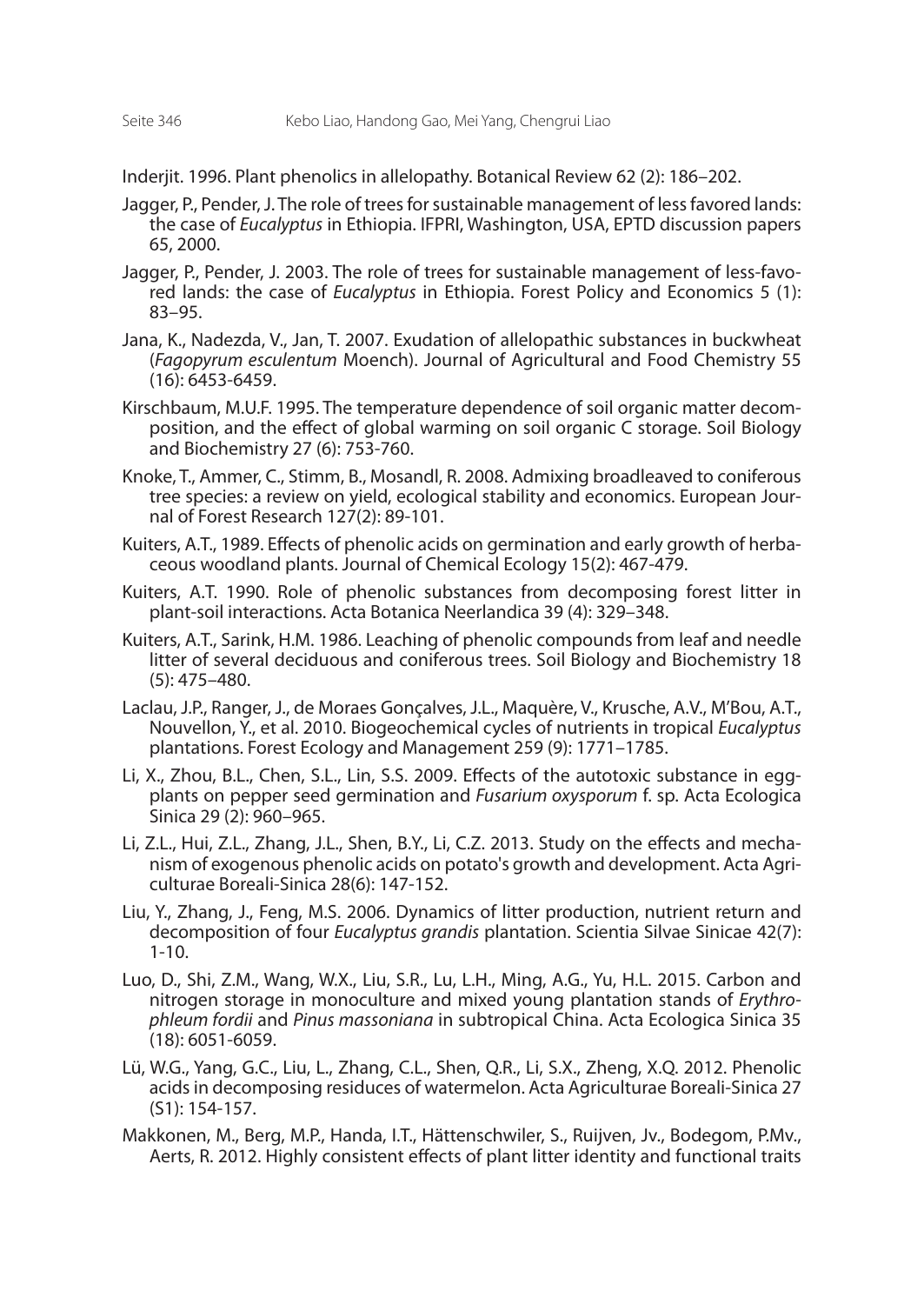on decomposition across a latitudinal gradient. Ecology Letters 15 (9): 1033– 1041.

- Mandal, S.M., Chakraborty, D., Dey, S. 2010. Phenolic acids act as signaling molecules in plant-microbe symbioses. Plant Signaling and Behavior 5 (4): 359–368.
- Martens, D.A. 2002. Relationship between plant phenolic acids released during soil mineralization and aggregate stabilization. Soil Science Society of America Journal 66 (6): 1857–1867.
- Mason, W.L., Connolly, T. 2014. Mixtures with spruce species can be more productive than monocultures: evidence from the Gisburn experiment in Britain. Forestry 87(2): 209-217.
- Meng, M., Li, J., Li, L.F., Liu, Y.G., Chen, H.W., Feng, X. 2011. Litter amounts and decomposition dynamics of *Pinus kesiya* var.*langbianensis* plantation. Journal of West China Forestry Science 40(2): 56-63.
- Noh, N.J., et al. 2010. Influence of stand density on soil CO2 efflux for a *Pinus densiflora*  forest in Korea. Journal of Plant Research 123 (4): 411-419.
- Patrick, Z.A. 1971. Phytotoxic substances associated with the decomposition in soil of plant residues. Soil Science 111 (1): 13–18.
- Patterson, D.T. 1981. Effects of allelopathic chemicals on growth and physiological responses of soybean (*Glycine max*). Weed Science 29 (1): 53–59.
- Pereira, A.P.A., Durrer, A., Gumiere, T., Gonçalves, J.L.M., Robin, A., Bouillet, J.-P., Wang, J.T., Verma, J.P., Singh, B.K., Cardoso, E.J.B.N. 2019. Mixed *Eucalyptus* plantations induce changes in microbial communities and increase biological functions in the soil and litter layers. Forest Ecology and Management 433: 332-342.
- Razafindrabe, B.H.N., He, B., Inoue, S., Ezaki, T., Shaw, R. 2010. The role of forest stand density in controlling soil erosion: implications to sediment-related disasters in Japan. Environmental Monitoring and Assessment 160 (1-4): 337.
- Reigosa, M.J., Pazos-Malvido, E. 2007. Phytotoxic effects of 21 plant secondary metabolites on A*rabidopsis thaliana* germination and root growth. Journal of Chemical Ecology 33(7): 1456-1466.
- Reigosa, M.J., Souto, X.C., Gonz´Lez, L. 1999. Effect of phenolic compounds on the germination of six weeds species. Plant Growth Regulation 28(2): 83-88.
- Santos, F.M., Balieiro, F.d.C., Fontes, M.A., Chaer, G.M. 2018. Understanding the enhanced litter decomposition of mixed-species plantations of *Eucalyptus* and *Acacia mangium*. Plant and Soil 423(1-2): 141-155.
- Song, L., Pan, K.W., Wang, J.C., Ma, Y.H. 2006. Effects of phenolic acids on seed germination and seedling antioxidant enzyme activity of alfalfa. Acta Ecologica Sinica 26 (10): 3393–3403.
- Song, Y., Gu, X.R., Yan, H.Y., Mao, W.T., Wu, X.L., Wan, Y.X. 2014. Dynamics of microbes and enzyme activities during litter decomposition of *Pinus massoniana* forest in mid-subtropical area. Environmental Science 35 (3): 1151–1158.
- Tan, X.M., Wang, H.T., Kong, L.G., Wang, Y.P. 2008. Accumulation of phenolic acids in soil of a continuous cropping *Poplar* plantation and their effects on soil microbes. Journal of Shandong University 43(1): 14-19.

The State Forestry Administration of the People's Republic of China. 2014. China Fores-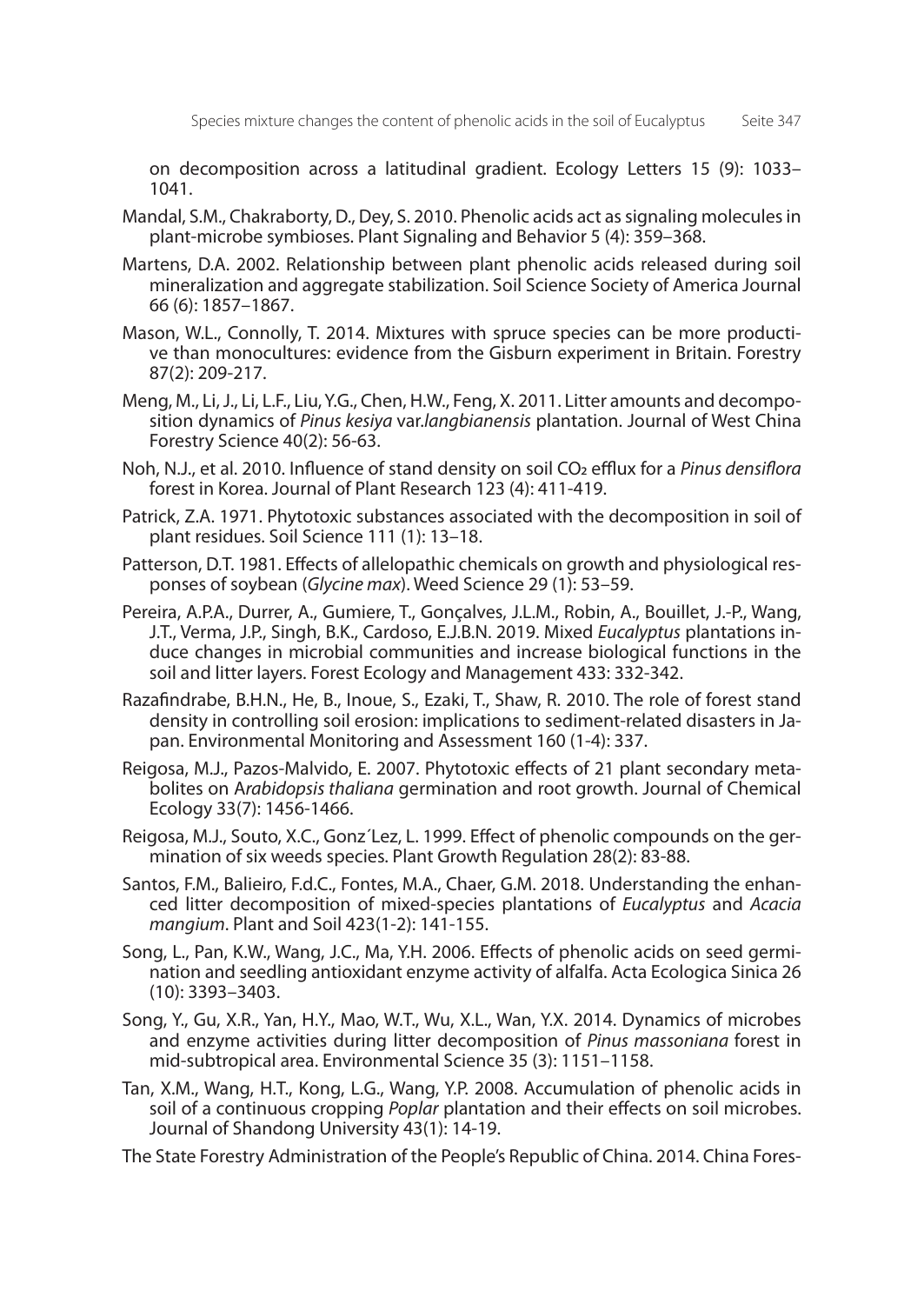try Resource Report. China Forestry Publishing House, Beijing, p 75.

- Wang, H., Liu, S.R., Wang, J.X., Shi, Z.M., Lu, L.H., Zeng, J., Ming, A.G., Tang, J.X., Yu, H.L. 2013. Effects of tree species mixture on soil organic carbon stocks and greenhouse gas fluxes in subtropical plantations in China. Forest Ecology and Management  $300:4 - 13$ .
- Wang, H.G., Zhang, J., Yang, W.S., Huang, Q.M., Zou, P. 2006. A research on the allelopathic substances in root system and root system soil of *Eucalyptus grandis*. Journal of Sichuan Normal University (Natural Science) 29 (3): 368.
- Wang, J.G., Zhang, J., Li, X.W. 2007. The study on spatial distribution of allelochemicals in the soil of *Eucalyptus grandis* plantation. Journal of Sichuan Agricultural University 25 (2): 121–126.
- Wang, Q.K., Wang, S.L. 2008. Soil microbial properties and nutrients in pure and mixed Chinese fir plantations. Journal of Forest Research 19 (2): 131–135.
- Wang, W.X., Shi, Z.M., Luo, D., Liu, S.R. 2016. Decomposition characteristics of leaf litter and fine roots of *Erythrophleum fordii* and *Castanopsis hystrix* in subtropical China. Acta Ecologica Sinica 36 (12): 3479-3487.
- Wang, Y.P. 2010. Degradation mechanism of continuous cropping poplar plantations: accumulation and allelopathy of phenolic acids. Shandong Agricultural Univerisity, Shandong.
- Wen, Y.G. 2005. The ecological problems and sustainable management of industrial Eucalyptus plantation. Journal of Guangxi Academy of Sciences 21 (1): 13–19.
- Wolf, D.C., Dao, T.H., Scott, H.D., Lavy, T.L. 1989. Influence of sterilization methods on selected soil microbiological, physical, and chemical properties. Journal of Environmental Quality 18(1): 39-44.
- Xavier, M., Lorenz, F., Michael, S.L., Harald, B. 2011. Tree species richness promotes productivity in temperate forests through strong complementarity between species. Ecology Letters 14(12): 1211-1219.
- Xiang, Y.B., Huang, C.D., Hu, T.X., Tu, L.H., Li, R.H., Yan, Z., Pu, M. 2014. Characteristics of soil organic carbon and microbial biomass carbon and nitrogen in *Eucalyptus grandis* plantations with different densities. Acta Botanica Boreali-Occidentalia Sinica 34 (7):1476-1481.
- Xing, W., Lu, X.M., Xu, F.W., Ying, J.Y., Chen, D.M., Bai, Y.F. 2019. Linking microbial community structure to carbon substrate chemistry in soils following aboveground and belowground litter additions. Applied Soil Ecology 141: 18-25.
- Yang, X.Y., Li, L., Zhang, Q., Xie, K., Li, J.Y., He, H.B. 2017. Allelopathy of phenolic acids with different types on the growth of lettuce (*Lactuca sativa* L.). Journal of Fujian Agriculture and Forestry University 46(1): 21-26.
- Yang, Y., Wang, H.T., Wang, Y.P., Jiang, Y.Z., Wang, Z.Q. 2010. Effects of exogenous phenolic acids on root physiologic characteristics and morphologic development of poplar hydroponic cuttings. Scientia Silvae Sinicae 46(11): 73-80.
- Yao, Y., Wang, R., Lu, J.K., Sui, X.H., Wang, E.T., Chen, W.X. 2014. Genetic diversity and evolution of *Bradyrhizobium* populations nodulating *Erythrophleum fordii*, an evergreen tree indigenous to the southern subtropical region of China. Applied and Environmental Microbiology 80 (19): 6184-6194.